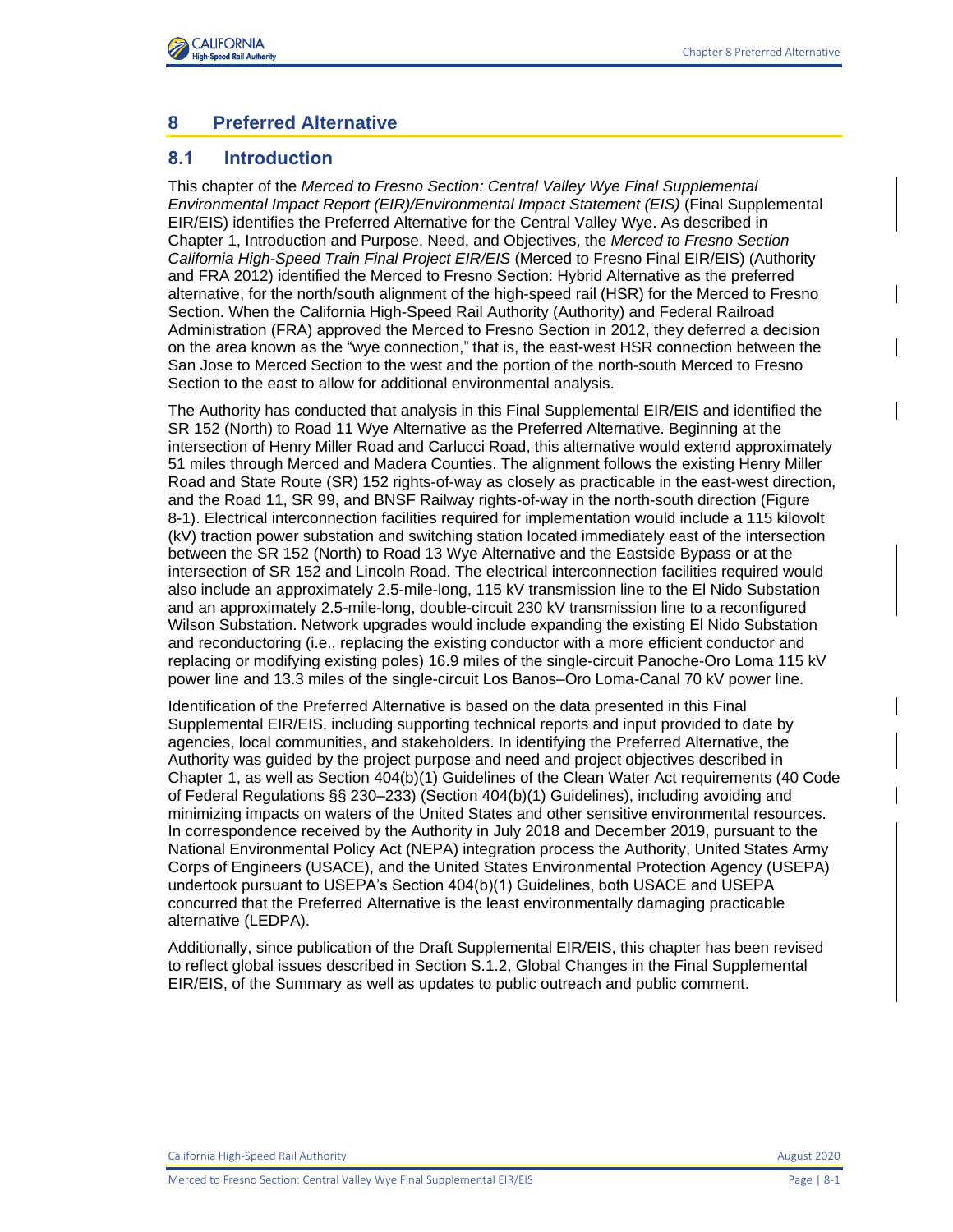



<span id="page-1-0"></span>Source: ESRI, 2013; CAL FIRE, 2004; ESRI/National Geographic, 2015<br> **Source: ESRI, 2013; CAL FIRE, 2004; ESRI/National Geographic, 2015** 

**Figure 8-1 SR 152 (North) to Road 11 Wye Alternative and Associated Electrical Interconnections and Network Upgrades**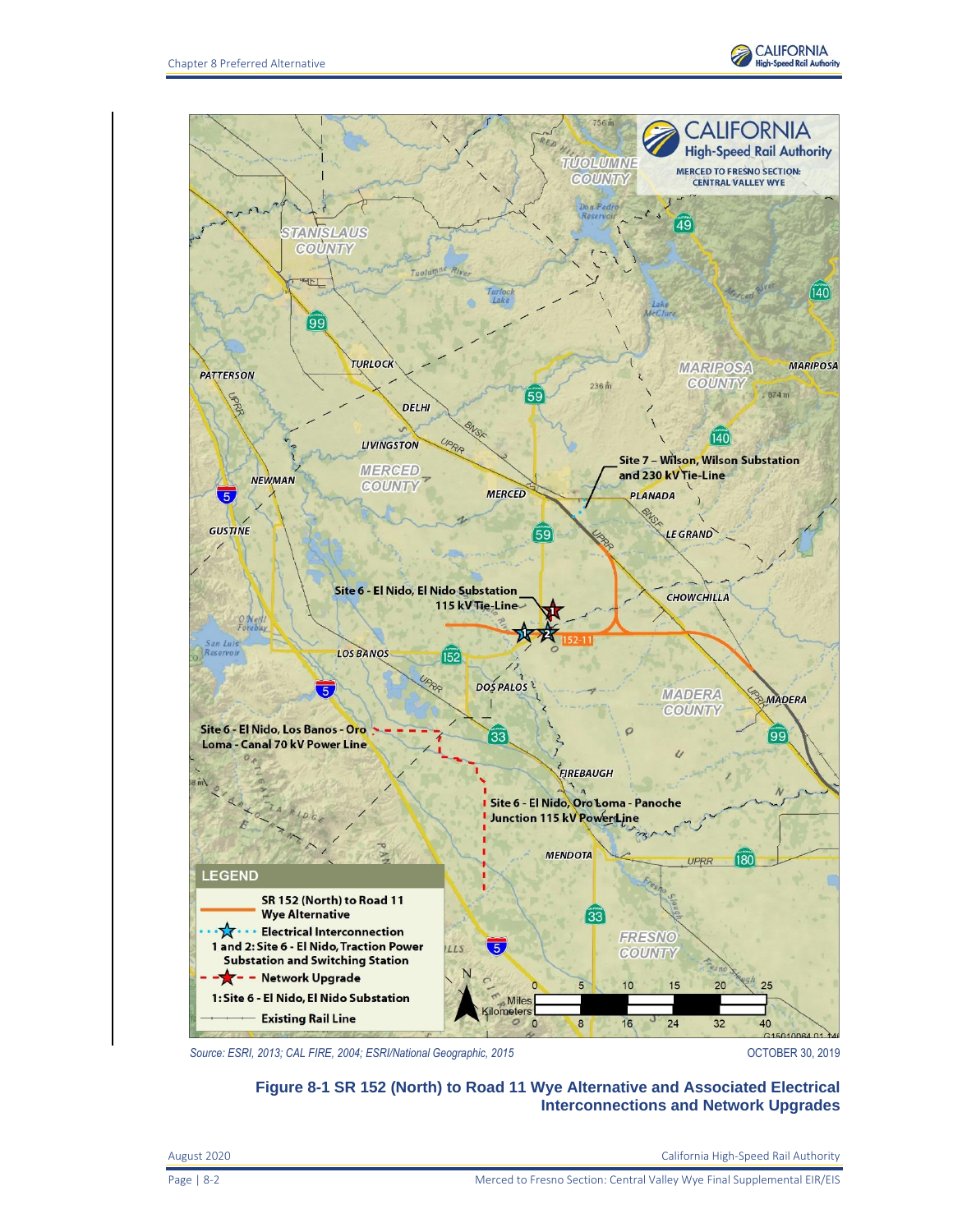

## **8.2 Summary of Stakeholder Meetings**

Stakeholder input is a critical component of the Authority's process in identifying the reasonable range of alternatives for further evaluation in the NEPA and California Environmental Quality Act (CEQA) environmental processes, and the Authority has been closely coordinating with a variety of individuals, local governments, and organizations to obtain input on which Central Valley Wye alternatives are preferred by local agency and public stakeholders. The lead agencies have conducted extensive agency and public outreach as part of the analysis in this Final Supplemental EIR/EIS, which is described in detail in Chapter 9, Public and Agency Involvement. Public and agency involvement efforts began with the alternatives analysis and development of the wye connection in 2010 as part of the Merced to Fresno Final EIR/EIS, which is described in Section 2.1.2, The Wye Connection. Chapter 8, Public and Agency Involvement, of the Merced to Fresno Final EIR/EIS includes additional information on public and stakeholder involvement that occurred previously (Authority and FRA 2012: pages 8-1 through 8-49). The alternatives analysis reports listed in Section 8.3, Alternatives Considered, summarize previous stakeholder and public feedback in addition to input from regulatory agencies.

Following the approval of the Merced to Fresno Section in 2012, the Authority and FRA held a series of open houses, formal presentations, and question and comment sessions to present information and provide opportunities for input by local agency and public stakeholders regarding the wye connection. In addition to the five public information meetings held in Chowchilla and Fairmead in March 2013, January 2015, and December 2016, 181 meetings (listed below) were held with public stakeholders and agencies between June 2012 and June 2020 (the dates and topics of these meetings are listed in Table 9-1 in Chapter 9):

- California Department of Corrections and Rehabilitation (2 meetings)
- California Department of Transportation (Caltrans) District 10 (4 meetings) and District 6 (5 meetings)
- Central California Irrigation District (3 meetings)
- Central Valley Flood Protection Board (1 meeting)
- Central Valley Rails to Trails (1 meeting)
- Chowchilla School Districts (13 meetings)
- Chowchilla Water District (2 meetings)
- City of Chowchilla (11 meetings)
- City of Chowchilla and Caltrans District 7 (1 meeting)
- City of Chowchilla, Caltrans District 6, and private developer (1 meeting)
- City of Chowchilla and Friends of Fairmead (1 meeting)
- City of Madera (1 meeting)
- City of Merced (1 meeting)
- Congressman Costa's staff, Merced College President Taylor, Madera County Supervisor Farinelli (1 meeting)
- Fagundes Ranch, Preserve Our Heritage, and Fagundes Brothers (2 meetings)
- Fairmead Community and Friends (13 meetings)
- Fred Fagundes, Judge Brigby, Madera County Planning and Roads Department (1 meeting)
- Fred Fagundes, Preserve Our Heritage, and Merced County Farm Bureau (1 meeting)
- Fresno-Madera Fire and Life Safety (1 meeting)

California High-Speed Rail Authority **August 2020** 2020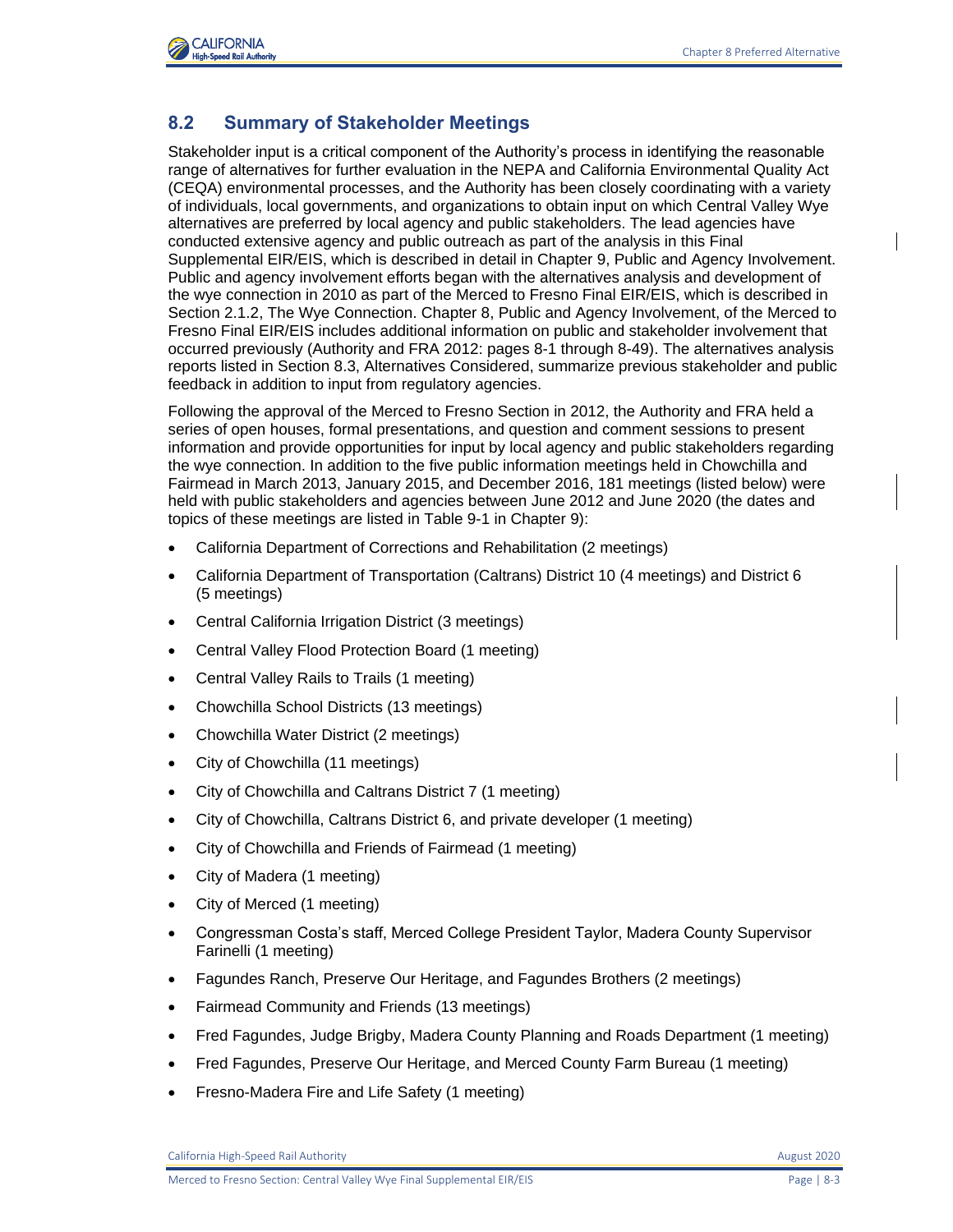

- Elected officials (4 meetings)
- Greenhills Estates property owners, Chowchilla City Manager Lewis, Chowchilla Mayor Walker, and Madera County Supervisor Rogers (1 meeting)
- Henry Miller Reclamation District (2 meetings)
- Landowners, developers, farmers, and businesses (10 meetings)
- Lower San Joaquin Levee District (2 meetings)
- Madera County (9 meetings)
- Madera County Supervisor and Lazy K Ranch (1 meeting)
- Madera County Farm Bureau, Merced County Farm Bureau, and Kole Upton (1 meeting)
- Madera County Farm Bureau (3 meetings)
- Merced County (6 meetings)
- Merced County Association of Governments (1 meeting)
- Merced County Farm Bureau (3 meetings)
- Merced County Supervisor Pedrozo and Marchini Farms (1 meeting)
- Merced County Supervisor Pedrozo, Minturn Nut Company, and Marchini Farms (1 meeting)
- Pacific Gas & Electric (1 meeting)
- Preserve Our Heritage (2 meetings)
- Preserve Our Heritage, Fagundes Brothers, and Greenhills Homeowners Association (1 meeting)
- San Luis Canal Company (1 meeting)
- Tribal coordination meetings (4 meetings)
- Union Pacific Railroad (2 meetings)
- Wye Madera County Task Force (5 meetings)
- Technical Working Group meetings included the following:
	- Central Valley Rail Policy Working Group and San Joaquin Regional Conservation Corps (1 meeting)
	- Farm Bureau Working Group
		- **■** Madera County Farm Bureau and Merced County Farm Bureau (14 meetings)
		- Madera County Farm Bureau, Merced County Farm Bureau, Preserve Our Heritage, and Chowchilla Water District (4 meetings)
		- **■** Madera County Farm Bureau, Merced County Farm Bureau, Preserve Our Heritage Members, Chowchilla Water District staff, and Alview Dairyland Union School District staff (1 meeting)
		- Merced County Farm Bureau/Madera County Farm Bureau; Preserve our Heritage (2 meetings)
- Resource agency meetings included the following:
	- Coordination meetings with the USEPA and USACE (3 meetings)
	- Coordination meeting with the USACE, USEPA, U.S. Fish and Wildlife Service (USFWS), National Marine Fisheries Service (NMFS), U.S. Bureau of Reclamation (USBR),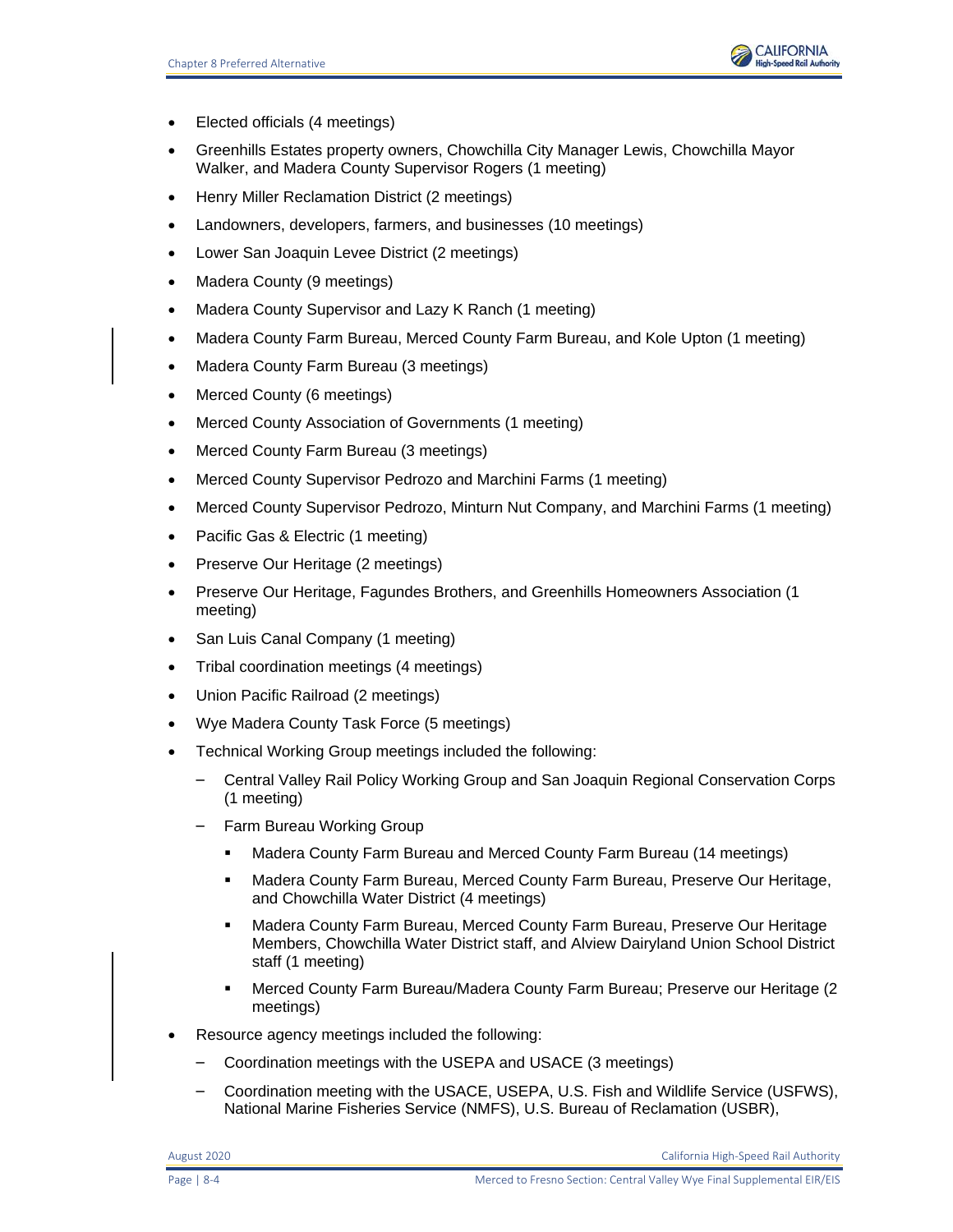

California Department of Fish and Wildlife (CDFW), State Water Resources Control Board (SWRCB), and Central Valley Flood Protection Board (1 meeting)

- Environmental Justice outreach meeting with USEPA (1 meeting)<sup>1</sup>
- Permitting meetings with USACE (4 meetings)
- Central Valley regional coordination meetings:
	- USEPA, USACE, USBR, STB (1 meeting)
	- USACE, USEPA, USFWS, NMFS, USBR, CDFW, SWRCB, CVFPB (1 meeting)
	- USACE, USEPA, CDFW, NMFS, and SWRCB (1 meeting)
	- USACE, USEPA, USFWS, USBR, CDFW, SWRCB, and NMFS (1 meeting)
	- USACE, CDFW, USFWS, NMFS, and U.S. Forest Service (1 meeting)
	- **Monthly Coordination Meetings with Cooperating Agencies (20 meetings)**

All comments received on the public Draft Supplemental EIR/EIS and Revised Draft Supplemental EIR/Second Draft Supplemental EIS, Biological Resources Analysis, were reviewed and considered, consistent with the requirements of NEPA and CEQA.

### **8.3 Alternatives Considered**

The Authority and FRA began the alternatives screening process for the Central Valley Wye connection prior to publication of the Merced to Fresno Final EIR/EIS (Authority and FRA 2012). This early alternatives development process is discussed in detail in Section 2.1.2.1, Early Development of the Wye Connection and the Merced to Fresno Final EIR/EIS. The Authority certified the Merced to Fresno Final EIR/EIS under CEQA on May 3, 2012, and filed a Notice of Determination on May 4, 2012. Although the Authority approved the Merced to Fresno Section: Hybrid Alternative for the north/south alignment of the high‐speed train and the Downtown Merced and Downtown Fresno Mariposa Street station locations, these approvals deferred a decision on the wye connection to a future environmental analysis. The Authority also adopted CEQA findings of fact and a statement of overriding considerations, and adopted a mitigation monitoring and reporting program. The FRA issued a Record of Decision (ROD) under NEPA on September 18, 2012, and the Surface Transportation Board issued a ROD on June 13, 2013. Through the ROD, the FRA approved the Merced to Fresno Section: Hybrid Alternative and Downtown Merced and Downtown Fresno Mariposa Street station locations, consistent with the Authority's decision in May. Following these 2012 decisions, the Authority and FRA engaged in additional outreach and discussions with stakeholders to identify ways to refine the Central Valley Wye alternatives and minimize potential impacts.

Through a series of documents prepared between 2013 and 2016 (listed below), the Authority and FRA chronicled agency consultation, public outreach, and preliminary alternatives analysis:

- *Merced to Fresno Section: Central Valley Wye Alternatives Supplemental Alternatives Analysis Report* (Authority and FRA 2013a)
- *Supplemental Checkpoint B Summary Report* (Authority and FRA 2013b)
- *Report Addendum for the September 10, 2013, Checkpoint B Summary Report* (Authority and FRA 2014a)
- *Second Report Addendum to the September 10, 2013, Checkpoint B Summary Report* (Authority and FRA 2014b)
- *Third Report Addendum to the September 10, 2013, Checkpoint B Summary Reports* (Authority and FRA 2016a)

The Central Valley Wye alternatives evaluated during this process corresponded with four general corridor combinations: north of SR 152, south of SR 152, east of Chowchilla, and west of

<sup>&</sup>lt;sup>1</sup> Held as part of the Central Valley Regional Coordination Meetings.

California High-Speed Rail Authority **August 2020 August 2020**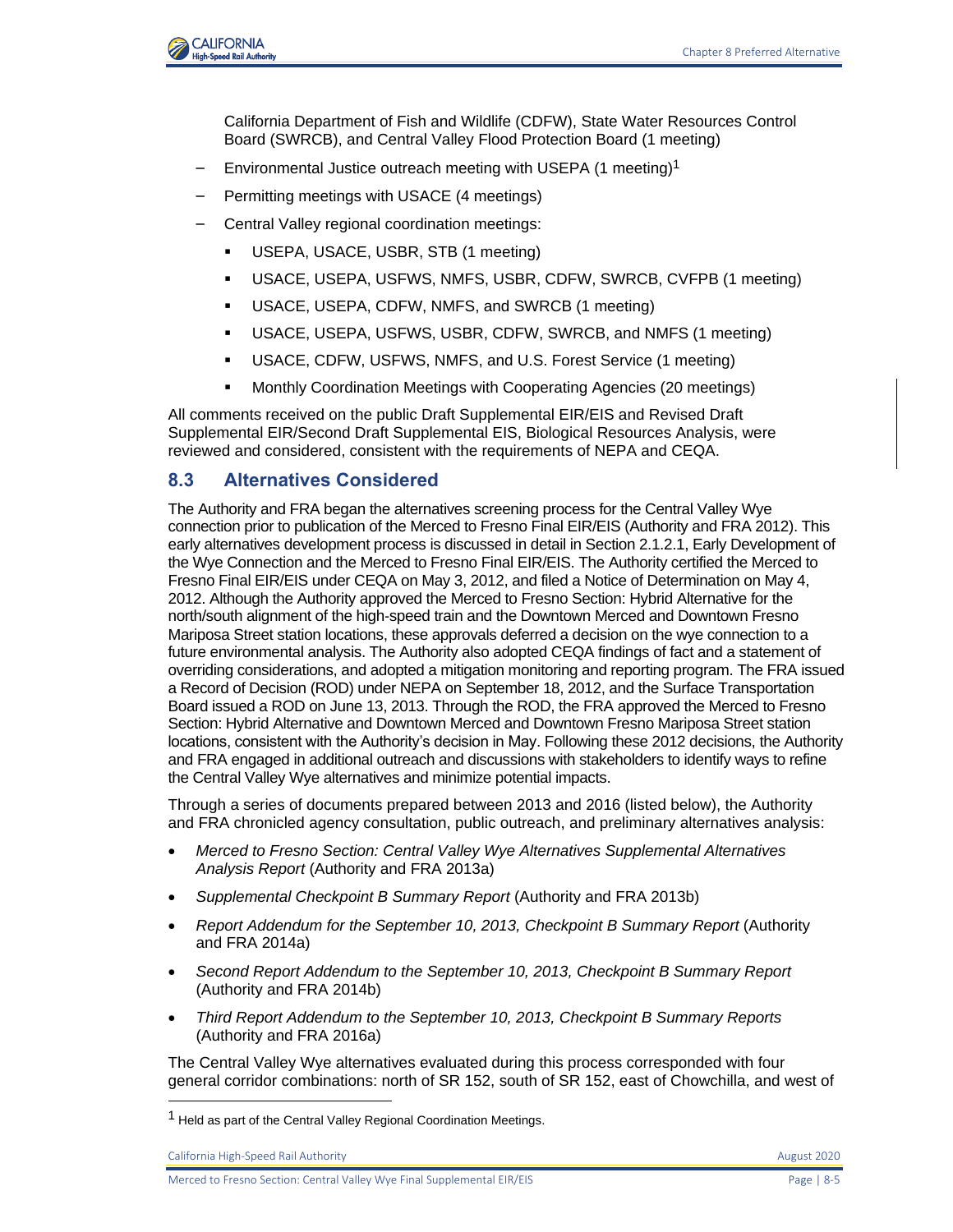

Chowchilla. Each of the alternatives was designed to align with existing transportation corridors where feasible. In August and September 2014, respectively, the USEPA and USACE concurred with the Authority and FRA on the alternatives to be evaluated in a supplemental EIR/EIS: the SR 152 (North) to Road 13 Wye Alternative, the SR 152 (North) to Road 19 Wye Alternative, and the Avenue 21 to Road 13 Wye Alternative. In December 2016, the USEPA and the USACE concurred on the decision to carry forward the SR 152 (North) to Road 11 Wye Alternative as well. This Final Supplemental EIR/EIS evaluates the following four alternatives:

- SR 152 (North) to Road 13 Wye Alternative
- SR 152 (North) to Road 19 Wye Alternative
- Avenue 21 to Road 13 Wye Alternative
- SR 152 (North) to Road 11 Wye Alternative

Refer to Section 2.1.2.2, Consultation after the Merced to Fresno Final EIR/EIS, for more information on the alternatives analysis process, and Section 2.2.3, Description of the Central Valley Wye Alternatives, for more information about the Central Valley Wye alternatives analyzed in this Final Supplemental EIR/EIS.

## **8.4 Factors Influencing the Identification of the Preferred Alternative**

The Authority identified the SR 152 (North) to Road 11 Wye Alternative as the Preferred Alternative because it would maximize regional transportation investments and minimize impacts on environmental and community resources. Additionally, the SR 152 (North) to Road 11 Wye Alternative would have lower capital costs than the other Central Valley Wye alternatives. A summary of the evaluation of these considerations, including initial stakeholder feedback on inclusion of the SR 152 (North) to Road 11 Wye Alternative in the Final Supplemental EIR/EIS for analysis, is presented below.

### **8.4.1 Key Transportation Planning Considerations**

One of the Authority's objectives for the HSR program is to use existing transportation corridors to reduce environmental effects. All four alternatives achieve this objective by following existing transportation corridors. However, the three alternatives that follow SR 152 would better meet the long-term transportation planning vision for the region and maximize the investment in the regional transportation system by focusing improvements on the SR 152 corridor. SR 152 in this region is a four-lane divided expressway under jurisdiction of Caltrans with a mix of controlled and uncontrolled access. SR 152 serves local traffic and regional travelers between Interstate 5 and SR 99, as well as travelers from the Bay Area, the Central Valley, and destinations beyond, such as the Sierra Nevada and Yosemite National Park. By contrast, Avenue 21 is a rural two-lane local road situated approximately 2 miles south of SR 152 and primarily serves local and agricultural traffic. The differences between the two roadways render SR 152 the better corridor for the HSR to follow because:

- Constructing grade separations along SR 152 would upgrade<sup>2</sup> the transportation facility to a freeway, <sup>3</sup> which would result in improved traffic flow and regional transportation benefits:
	- The SR 152 alternatives would require rebuilding two existing interchanges at SR 59 and SR 233, two new interchanges at Road 9 and Road 16, and three new overcrossings at Road 4, Road 12, and Road 17 1/2. The grade separations would improve the traffic flow for the approximately 17,000 daily motorists that use SR 152 and would benefit local and regional transportation needs (Caltrans 2016).
	- In contrast to the 17,000 daily motorists that travel SR 152 (Caltrans 2016), Avenue 21 carries an average of 328 daily motorists (Parsons 2012). The Avenue 21 to Road 13 Wye Alternative would provide grade separations for local traffic connections across the

<sup>2</sup> This would occur from Carlucci Road to SR 99 for the Central Valley Wye alternatives along SR 152. Additional upgrades would occur west of Carlucci Road along SR 152 in the San Jose to Merced Section.

 $3$  A freeway is a major roadway with controlled access, devoted exclusively to traffic movement, mainly of a through or regional nature.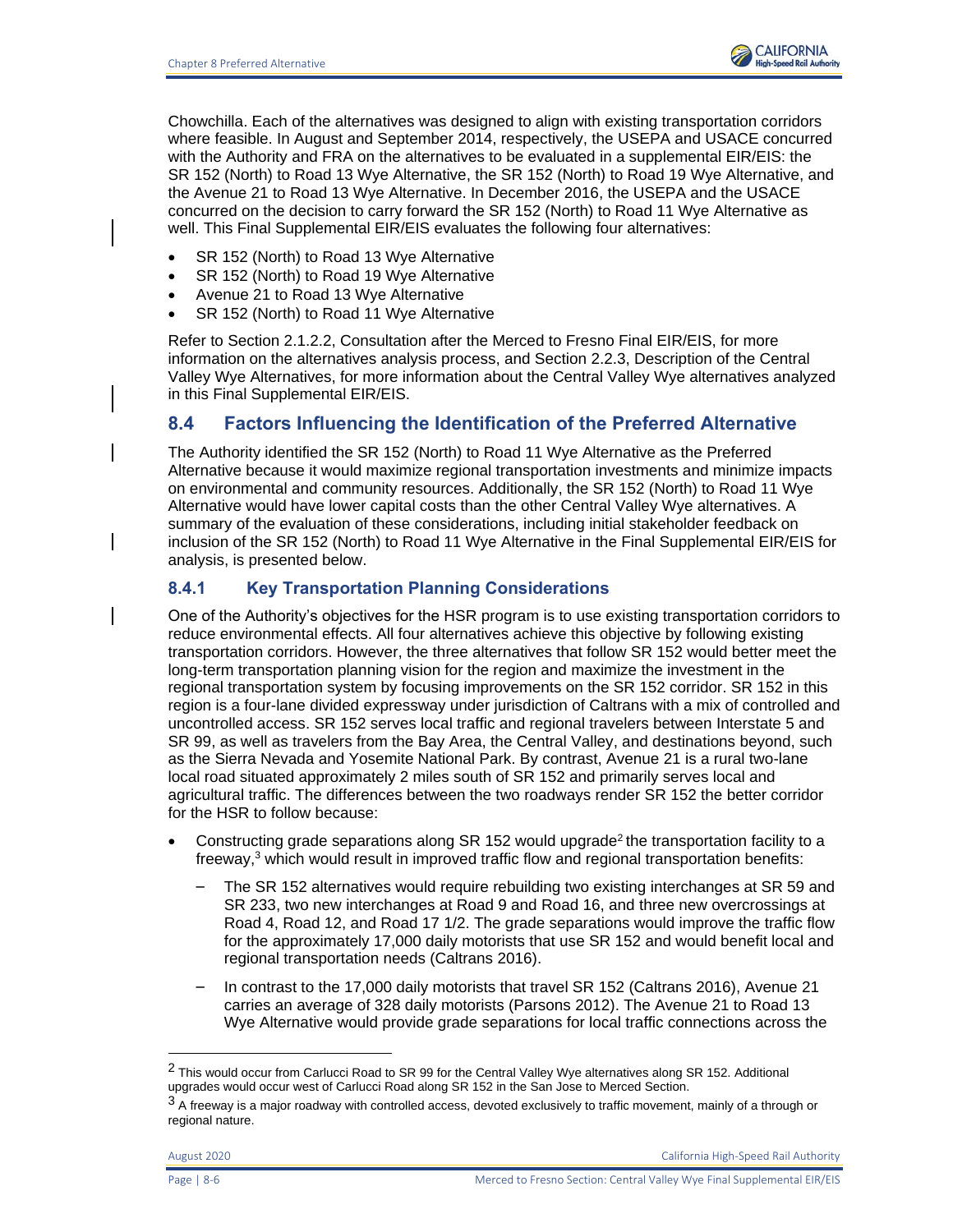

HSR system parallel to Avenue 21, but would not provide any grade separations along SR 152. However, grade separating SR 152 would provide a greater regional transportation benefit than the Avenue 21 to Road 13 Wye Alternative roadway improvements because of the greater number of motorists that use the SR 152 corridor.

- Caltrans's long-term plans for SR 152 include conversion of this facility to a four-lane, gradeseparated controlled-access expressway to carry east-west traffic in the region (Caltrans  $2015$ ,  $2016$ ).<sup>4</sup> The grade separations associated with the SR 152 alternatives would assist Caltrans in meeting its goals for a grade-separated facility and would increase the number of grade-separated crossings relative to Caltrans's plans (Caltrans 2015, 2016). In contrast, there are no existing plans to convert Avenue 21 from a local road to a grade-separated facility, and the improvements proposed under the Avenue 21 to Road 13 Wye Alternative would therefore not serve to advance the existing long-term transportation plans for the region. Building grade separations for Avenue 21 as part of the HSR program in addition to Caltrans' plans to grade-separate SR 152, which are located 2 miles apart, would be redundant and costly. In addition, both SR 152 and Avenue 21 pass through agricultural areas, and grade separating both corridors would increase the conversion of farmland to transportation uses associated with the construction of overcrossings.
- Upgrading a portion of SR 152 to a freeway would also generate safety benefits on SR 152 and at intersections of roads crossing SR 152. Currently, rural roads cross SR 152 at grade every mile, creating a safety hazard for motorists. The highway median is too narrow to contain large vehicles crossing SR 152, so slow-moving trucks and agricultural equipment can block both directions of traffic when crossing the highway. In the winter, the Central Valley is subject to dense fog, which reduces visibility and increases the accident risk (refer to Section 3.11.5.2, Community Safety and Security, for a complete description of existing safety issues along SR 152). As a result of constructing the grade separations, the stretch of SR 152 adjacent to the HSR system, including near the city of Chowchilla, would become fully access controlled with interchanges providing full-speed on- and off-ramps. The Avenue 21 to Road 13 Wye Alternative would include grade separations along Avenue 21 but would not include any grade separations along SR 152. As a result, the improvements implemented as part of the Avenue 21 to Road 13 Wye Alternative would not benefit as many users and would not address the safety issues along the portion of the SR 152 adjacent to the Central Valley Wye alternatives.

### **8.4.2 Key Environmental Considerations**

The Authority considered the whole of the environmental and other factors presented in this Final Supplemental EIR/EIS when identifying which alternative would best balance the various natural resource and community impacts. Many impacts on the natural environment and community resources would be the same, or very similar, across all four Central Valley Wye alternatives. This is particularly the case for the three SR 152 alternatives. The identification of the Preferred Alternative is based on the environmental factors evaluated in the environmental analysis for this Final Supplemental EIR/EIS that vary between Central Valley Wye alternatives. These factors are referred to in this chapter as key natural environment and community resource factors. Overall, the SR 152 (North) to Road 11 Wye Alternative would result in fewer and less severe impacts than any of the three other Central Valley Wye alternatives, although it would have greater impacts on some resources.

The following resources were not included in this discussion because the potential for impacts was common among the Central Valley Wye alternatives or did not vary widely: air quality; transportation; electromagnetic fields and interference; public utilities and energy; hydrology; geology, soils, seismicity, and paleontological resources; hazardous materials; and safety and security. Key natural environment and community resource factors influencing the identification of the Preferred Alternative include biological and aquatic resources, including wetlands; noise;

California High-Speed Rail Authority **August 2020 August 2020** 

Merced to Fresno Section: Central Valley Wye Final Supplemental EIR/EIS Page | 8-7

<sup>4</sup> Please also refer to Section 3.2, Transportation, Section 3.2.2.2, State, regarding the 1959 "Freeway Agreement" between Caltrans and Madera County concerning SR 152 and prospective updates to this agreement.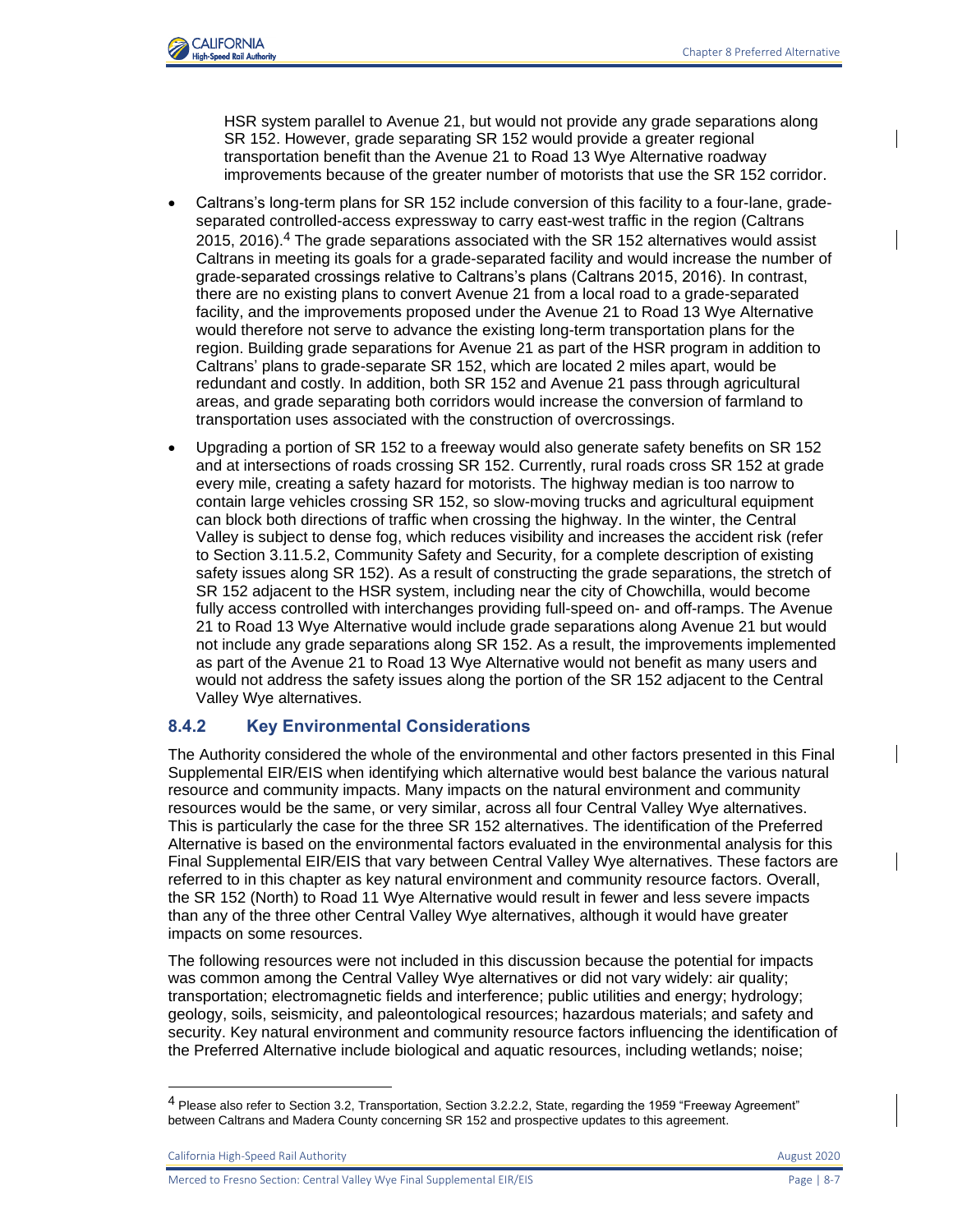

socioeconomics and communities; land use and development; agricultural farmland; parks, recreation, and open space; aesthetics and visual resources; cultural resources; and environmental justice. These are discussed, respectively, in Section 8.4.2.1, Natural Environment Factors Influencing Identification of a Preferred Alternative, and Section 8.4.2.2, Community Resource Factors Influencing Identification of a Preferred Alternative.

The analysis of impacts on natural environment and community factors from construction and operations of the Central Valley Wye alternatives is based on the best information available during the development of this Final Supplemental EIR/EIS. The majority of the baseline information presented in the resource sections in Chapter 3, Affected Environment, Environmental Consequences, and Mitigation Measures; Chapter 4, Final Section 4(f) and 6(f) Evaluations; and Chapter 5, Environmental Justice, was collected from existing publicly available data, public and agency outreach, on-site reconnaissance surveys, and windshield surveys using public roads and rights-of-way. On-site field surveys for biological resources, wetlands and aquatic habitat, and cultural resources were conducted where permission to enter was granted. Where access to properties was not granted, survey data were supplemented with reconnaissance-level surveys and desktop analysis, including review of existing literature, natural resource databases, and aerial photographs. For cultural resources, pedestrian surveys were conducted in tandem with archival research and outreach and consultation efforts with federal, state, and local agencies; tribal governments; and other interested parties. The data collected using these methods provided sufficient information to differentiate between the potential for adverse and beneficial impacts among the Central Valley Wye alternatives.

The identification of the Preferred Alternative was also informed by the Authority's evaluation under Section 4(f) of the Department of Transportation Act (49 United States Code [U.S.C.] § 303) (Section 4(f)) which provides special protection to publicly owned public parks; recreational areas of national, state, or local significance; wildlife or waterfowl refuges; and lands of an historic site of national, state, or local significance. The Authority, pursuant to 23 U.S.C. Section 327 and the terms of the NEPA Assignment Memorandum of Understanding (FRA and State of California 2019) was assigned responsibility for compliance with NEPA and other federal environmental laws, including Section 4(f) (49 U.S.C. § 303) and related U.S. Department of Transportation orders and guidance. As described in Chapter 4, Section 4(f) properties can only be used by federally funded transportation projects if there is no feasible and prudent alternative and all possible planning has been taken to minimize harm to any Section 4(f) property. Although the SR 152 (North) to Road 11 Wye Alternative would result in the use of a Section 4(f) property, there are no feasible and prudent alternatives avoiding the use. For more information on the Authority's evaluation under Section 4(f), refer to Chapter 4.

### **8.4.2.1 Natural Environment Factors Influencing Identification of a Preferred Alternative**

The following natural environment factors, summarized in Table 8-1, were considered by the Authority in identifying the Preferred Alternative:

- Biological Resources and Wetlands (Section 3.7, Biological Resources and Wetlands)
	- Temporary direct impacts on wetlands and other waters<sup>5</sup>
	- Permanent direct impacts on wetlands and other waters (excluding vernal pools)
	- Permanent direct and indirect impacts on vernal pools
	- Temporary direct impacts on riparian and stream habitats<sup>6</sup>
	- Permanent direct impacts on riparian and stream habitats

<sup>5</sup> As used in this section, wetlands and other waters refers to jurisdictional waters regulated by the federal government (USACE) under Section 404 of the Clean Water Act and Section 10 of the Rivers and Harbors Act.

 $6$  As used in this section, riparian and stream habitats refer to jurisdictional aquatic resources regulated under Section 1600 et seq. of the California Fish and Game Code.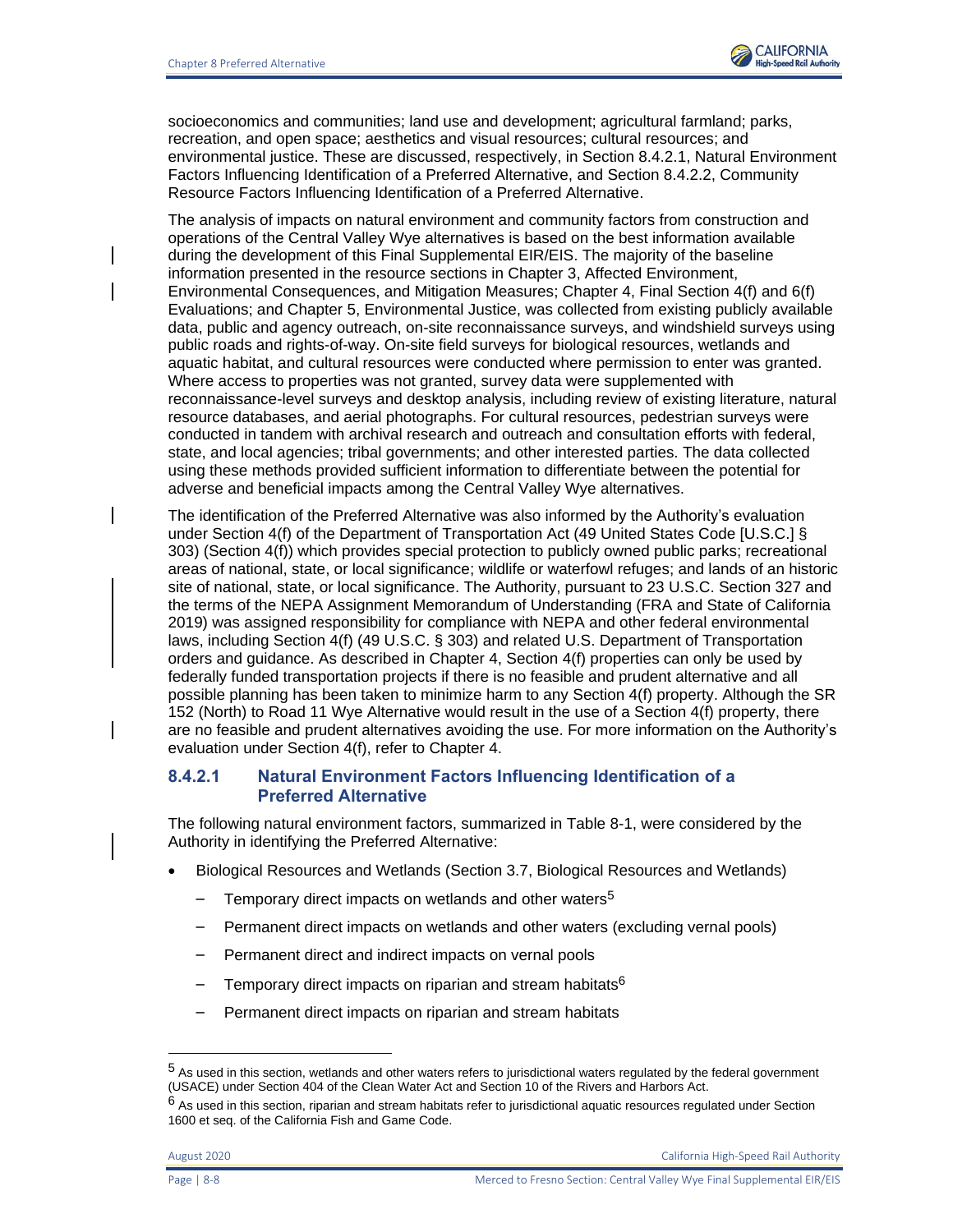

- Temporary and Permanent Direct Impacts on Special-Status Plant Species
- Temporary and Permanent Direct Impacts on Special-Status Wildlife Species Invertebrates
- Temporary and Permanent Direct Impacts on Special-Status Wildlife Species Fish
- Temporary and Permanent Direct Impacts on Special-Status Wildlife Species **Amphibians**
- Temporary and Permanent Direct Impacts on Special-Status Wildlife Species Reptiles
- Temporary and Permanent Direct Impacts on Special-Status Wildlife Species Birds
- Temporary and Permanent Direct Impacts on Special-Status Wildlife Species Mammals
- Special-status plant communities impacts
- Designated critical habitat
- Wildlife movement corridors
- New natural waterbody crossings
- New area of permanent disturbance

Construction of all the Central Valley Wye alternatives would result in both temporary and permanent adverse impacts on natural resources, including wetlands and other waters, specialstatus plant and wildlife habitat, designated critical habitat, and wildlife movement corridors. While the magnitude of impacts among the Central Valley Wye alternatives is similar [\(Table 8-1\)](#page-9-0), certain alternatives better minimize the impacts on these natural resources.

Of the four Central Valley Wye alternatives, the SR 152 (North) to Road 19 Wye Alternative would be the longest alternative (55 miles) with the largest area of permanent disturbance (2,804 acres), and would result in the most direct impacts in ten of the sixteen natural environment impacts listed in [Table 8-1.](#page-9-0) The SR 152 (North) to Road 13 Wye Alternative would have the next largest area of permanent disturbance (2,615 acres) and would result in more impacts than the SR 152 (North) to Road 11 Wye Alternative on all the key natural environment factors listed i[n Table 8-1,](#page-9-0) with the exception of impacts on vernal pools, designated critical habitat impacts, and new waterbody crossings.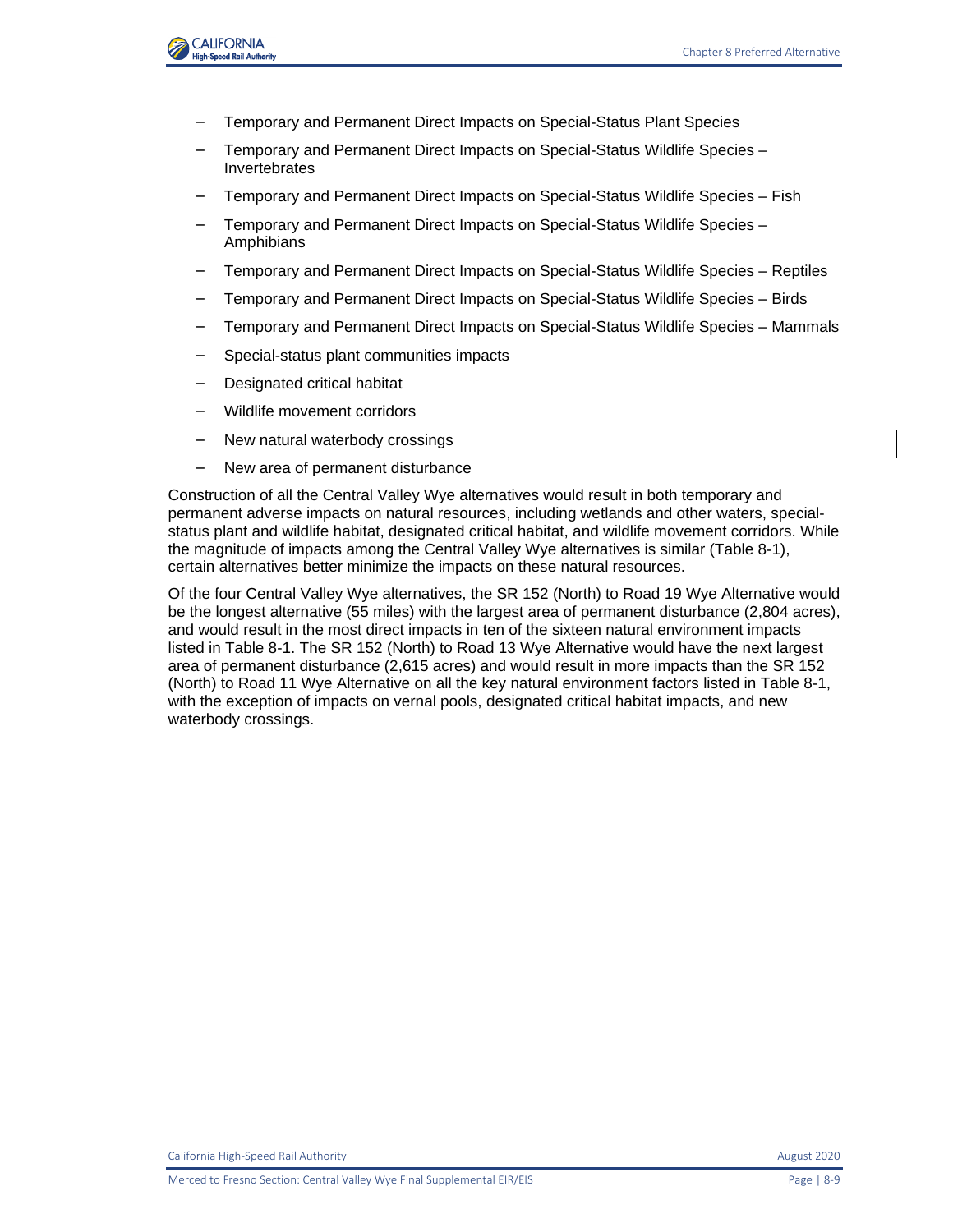

<span id="page-9-0"></span>

|                                                                                              | <b>Alternatives</b>                                                                                                     |                                                                                                                         |                                                                                                                    |                                                                                                                                                      |
|----------------------------------------------------------------------------------------------|-------------------------------------------------------------------------------------------------------------------------|-------------------------------------------------------------------------------------------------------------------------|--------------------------------------------------------------------------------------------------------------------|------------------------------------------------------------------------------------------------------------------------------------------------------|
| <b>Parameter</b>                                                                             | SR 152 (North) to<br>Road 13 Wye                                                                                        | SR 152 (North) to<br>Road 19 Wye                                                                                        | <b>Avenue 21 to Road</b><br>13 Wye                                                                                 | SR 152 (North) to<br>Road 11 Wye                                                                                                                     |
| <b>Natural Environment Impacts</b>                                                           |                                                                                                                         |                                                                                                                         |                                                                                                                    |                                                                                                                                                      |
| Temporary Impacts on Wetlands and Other Waters (acres)                                       | 9.95                                                                                                                    | 10.17                                                                                                                   | 9.73                                                                                                               | 7.26                                                                                                                                                 |
| Permanent Direct Impacts on Wetlands and Other Waters (excluding<br>vernal pools) (acres)    | 29.03                                                                                                                   | 27.17                                                                                                                   | 35.21                                                                                                              | 22.49                                                                                                                                                |
| Permanent Direct and Indirect Impacts on Vernal Pools (acres)                                | 0.23                                                                                                                    | 0.23                                                                                                                    | 0.75                                                                                                               | 0.23                                                                                                                                                 |
| Temporary Direct Impacts on Riparian and Stream Habitats (acres)                             | 4.15                                                                                                                    | 4.64                                                                                                                    | 5.81                                                                                                               | 3.40                                                                                                                                                 |
| Permanent Direct Impacts on Riparian and Stream Habitats (acres)                             | 7.83                                                                                                                    | 9.05                                                                                                                    | 7.12                                                                                                               | 5.88                                                                                                                                                 |
| Temporary and Permanent Direct Impacts on Special-Status Plant<br>Species                    | Fewest impacts to 2<br>special-status plant<br>species                                                                  | Greatest impacts to 3<br>special-status plant<br>species<br>Fewest impacts to 3<br>special-status plant<br>species      | Greatest impacts to 2<br>special-status plant<br>species<br>Fewest impacts to 4<br>special-status plant<br>species | Fewest impacts to 3<br>special-status plant<br>species                                                                                               |
| Temporary and Permanent Direct Impacts on Special-Status Wildlife<br>Species - Invertebrates | Fewer impacts to<br>special-status<br>invertebrate species<br>than the Avenue 21 to<br>Road 13 Wye<br>Alternative       | Fewer impacts to<br>special-status<br>invertebrate species<br>than the Avenue 21 to<br>Road 13 Wye<br>Alternative       | Greatest impacts to<br>special-status<br>invertebrate species                                                      | Least impacts to<br>special-status<br>invertebrate species                                                                                           |
| Direct Impacts on Special-Status Wildlife Species - Fish                                     | Greatest impacts to<br>special-status fish<br>species along with the<br>SR 152 (North) to<br>Road 19 Wye<br>Alternative | Greatest impacts to<br>special-status fish<br>species along with the<br>SR 152 (North) to<br>Road 13 Wye<br>Alternative | Least impacts to<br>special-status fish<br>species                                                                 | Fewer impacts to<br>special-status fish<br>species than the SR<br>152 (North) to Road<br>13 Wye and SR 152<br>(North) to Road 19<br>Wye alternatives |

### **Table 8-1 Comparison of Central Valley Wye Alternatives Key Natural Environment and Community Resource Factors**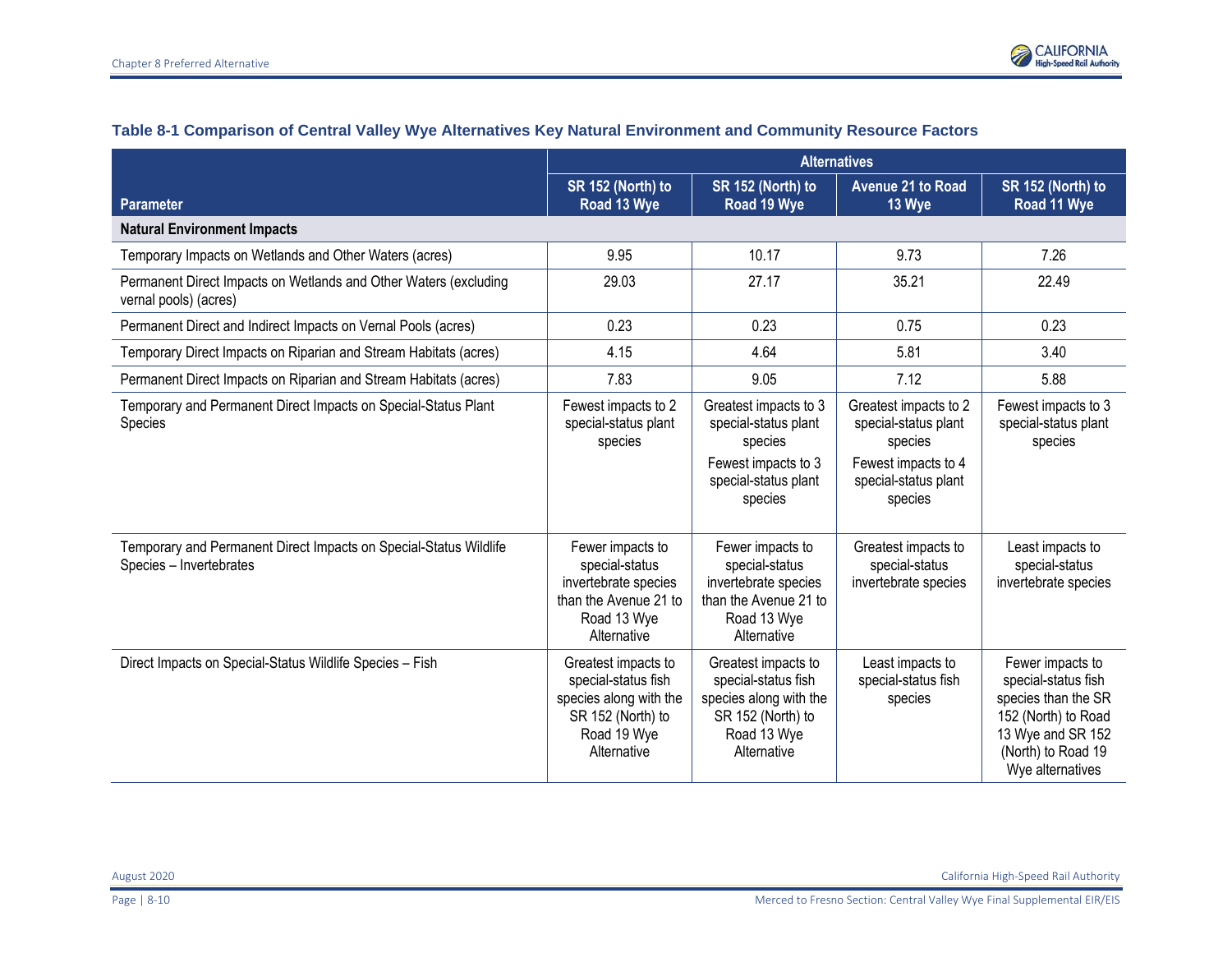|                                                                                                                             | <b>Alternatives</b>                                                     |                                                               |                                                            |                                                                   |
|-----------------------------------------------------------------------------------------------------------------------------|-------------------------------------------------------------------------|---------------------------------------------------------------|------------------------------------------------------------|-------------------------------------------------------------------|
| <b>Parameter</b>                                                                                                            | SR 152 (North) to<br>Road 13 Wye                                        | SR 152 (North) to<br>Road 19 Wye                              | <b>Avenue 21 to Road</b><br>13 Wye                         | SR 152 (North) to<br>Road 11 Wye                                  |
| Temporary and Permanent Direct Impacts on Special-Status Wildlife<br>Species - Amphibians                                   | Second greatest<br>impacts to special-<br>status amphibian<br>species   | Greatest impacts to<br>special-status<br>amphibian species    | Least impacts to<br>special-status<br>amphibian species    | Second least impacts<br>to special-status<br>amphibian species    |
| Temporary and Permanent Direct Impacts on Special-Status Wildlife<br>Species - Reptiles                                     | Second greatest<br>impacts to most<br>special-status reptile<br>species | Greatest impacts to<br>most special-status<br>reptile species | Least impacts to most<br>special-status reptile<br>species | Second least impacts<br>to most special-status<br>reptile species |
| Temporary and Permanent Direct Impacts on Special-Status Wildlife<br>Species - Birds                                        | Second greatest<br>impacts to most<br>special-status bird<br>species    | Greatest impacts to<br>most special-status<br>bird species    | Least impacts to most<br>special-status bird<br>species    | Second least impacts<br>to most special-status<br>bird species    |
| Temporary and Permanent Direct Impacts on Special-Status Wildlife<br>Species - Mammals                                      | Second greatest<br>impacts to most<br>special-status<br>mammal species  | Greatest impacts to<br>most special-status<br>mammal species  | Least impacts to most<br>special-status<br>mammal species  | Second least impacts<br>to most special-status<br>mammal species  |
| Special Status Plant Communities Impacts <sup>1</sup> (acres)                                                               | 7.19                                                                    | 8.07                                                          | 9.45                                                       | 6.52                                                              |
| Designated Critical Habitat Impacts (acres) <sup>2</sup>                                                                    | No                                                                      | 367.46/4.72 (mapped<br>CH versus aquatic<br>habitat)          | No                                                         | 2.94/0.21 (mapped<br>CH versus aquatic<br>habitat)                |
| Wildlife Movement Corridor Impacts (miles)                                                                                  | 11.0                                                                    | 17.5                                                          | 11.8                                                       | 10.4                                                              |
| <b>Total New Natural Waterbody Crossings</b>                                                                                | 29                                                                      | 30                                                            | 35                                                         | 30                                                                |
| Total Area of Permanent Disturbance (acres)                                                                                 | 2,615                                                                   | 2,804                                                         | 2,414                                                      | 2,566                                                             |
| <b>Community Resource Impacts</b>                                                                                           |                                                                         |                                                               |                                                            |                                                                   |
| Exposure of Sensitive Receptors to Severe Noise from Operations<br>(number of single-family residences severely affected)   | 27                                                                      | 23                                                            | 39                                                         | 35                                                                |
| Exposure of Sensitive Receptors to Moderate Noise from Operations<br>(number of single-family residences severely affected) | 65                                                                      | 58                                                            | 40                                                         | 61                                                                |
| Estimated Number of Residences Displaced                                                                                    | 96                                                                      | 119                                                           | 65                                                         | 62                                                                |
| <b>Estimated Number of Residents Relocated</b>                                                                              | 315                                                                     | 391                                                           | 213                                                        | 191                                                               |

California High-Speed Rail Authority August 2020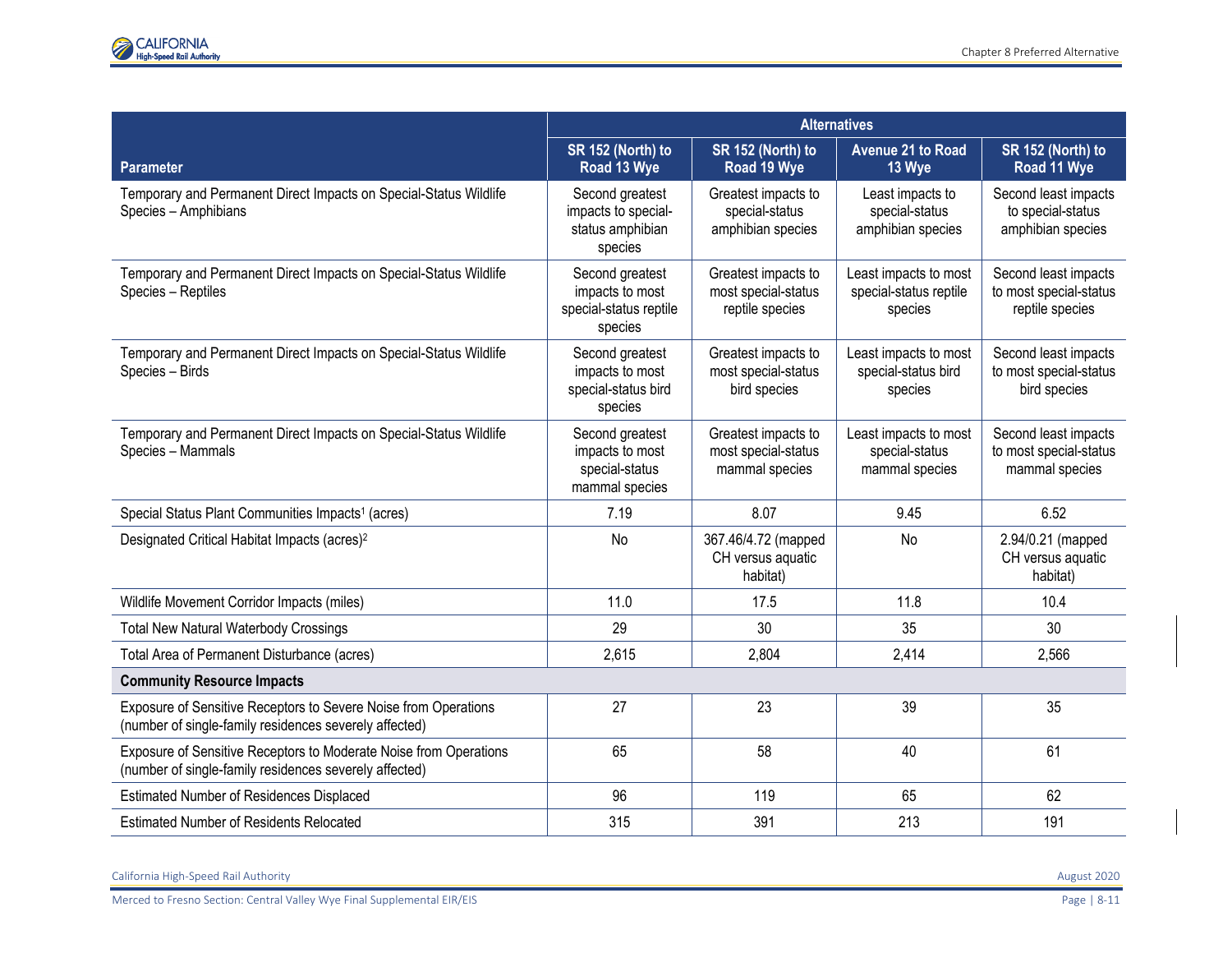

|                                                                                                              | <b>Alternatives</b>              |                                  |                                    |                                  |
|--------------------------------------------------------------------------------------------------------------|----------------------------------|----------------------------------|------------------------------------|----------------------------------|
| <b>Parameter</b>                                                                                             | SR 152 (North) to<br>Road 13 Wye | SR 152 (North) to<br>Road 19 Wye | <b>Avenue 21 to Road</b><br>13 Wye | SR 152 (North) to<br>Road 11 Wye |
| Estimated Number of Businesses Displaced                                                                     | 8                                | 8                                |                                    |                                  |
| Estimated Number of Agricultural Facilities Displaced                                                        | 21                               | 17                               | 29                                 | 16                               |
| Conversion of Existing Land Uses in Community of Fairmead (Yes/No)                                           | Yes                              | Yes                              | No                                 | Yes                              |
| Direct Conversion of Important Farmland (acres permanently converted to<br>nonagricultural use) <sup>3</sup> | 2,182                            | 2,305                            | 2,263                              | 2,145                            |
| Number of Crossings of Ash and Berenda Sloughs Open-Space Corridors                                          |                                  |                                  |                                    | റ                                |
| Permanent Changes to Aesthetic and Visual Quality in Community of<br>Fairmead (Yes/No)                       | Yes                              | Yes                              | No                                 | Yes                              |
| Robertson Boulevard Tree Row (linear feet of disturbance)                                                    | 4,516                            | 4,428                            | 5,590                              | 4,088                            |
| Impacts on Community Cohesion in Community of Fairmead (Yes/No)                                              | Yes                              | Yes                              | No                                 | Yes                              |

*Source: Authority, 2019*

<sup>1</sup>Includes a range of special-status plant communities, including vernal pools, Great Valley mixed riparian, other riparian, seasonal wetlands, palustrine forested wetlands, and valley sink scrub. 2Federally designed critical habitat for one plant species (San Joaquin Orcutt grass) and two invertebrate species (vernal pool fairy shrimp and vernal pool tadpole shrimp) associated with vernal pools. <sup>3</sup>Important Farmland includes Prime Farmland, Farmland of Statewide Importance, Unique Farmland, and Farmland of Local Importance. CH = critical habitat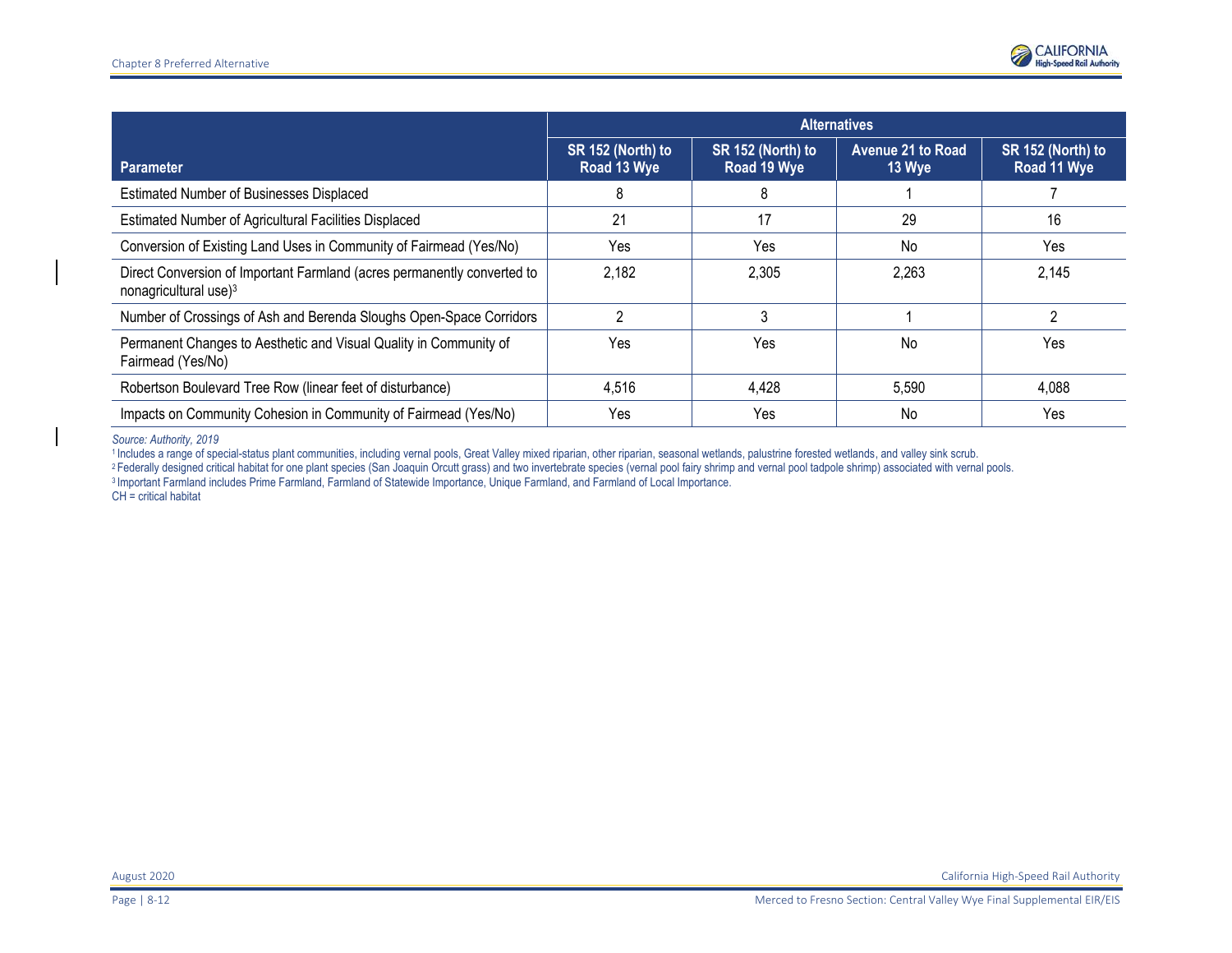

The SR 152 (North) to Road 11 Wye Alternative and the Avenue 21 to Road 13 Wye Alternative would have the two smallest areas of permanent disturbance (2,566 acres and 2,414 acres, respectively) of the Central Valley Wye alternatives. In general, the potential impacts on natural environmental factors would be similar between these two alternatives, although there are differences in the amount of habitat and wetlands and other waters within the project footprint of each alternative. The Avenue 21 to Road 13 Wye Alternative would result in the least impacts on habitat for multiple special-status wildlife species and a smaller area of permanent disturbance relative to the other alternatives. The SR 152 (North) to Road 11 Wye Alternative would result in fewer impacts on wetlands and other waters, vernal pools, riparian and stream habitats, specialstatus wildlife invertebrate species, special status plant communities, wildlife movement corridors, and fewer permanent waterbody crossings. Overall, the SR 152 (North) to Road 11 Wye Alternative would have the least impact on aquatic habitats and associated aquatic organisms as compared to the other alternatives. For terrestrial wildlife habitats and organisms, all alternatives are generally comparable; however, the Avenue 21 to Road 13 Wye Alternative would have the least impact, followed by the SR 152 (North) to Road 11 Wye Alternative.

In the Central Valley, wetlands and other waters are important, in part because they provide habitat for a greater range of plants and animals compared with agricultural lands. These wetlands and other waters provide aquatic habitats of relatively high value for a diverse population of biological species that depend on them, but these habitats have been reduced to a small fraction of their original extent as a result of historic and continuing development pressures and agricultural activities. The importance of these wetlands and other waters as aquatic habitat and their reduced availability because of development and agriculture increases the importance to minimize potential impacts to the maximum extent feasible. The SR 152 (North) to Road 11 Wye Alternative would result in fewer overall impacts on these aquatic resources and fewer impacts on special-status plant communities, designated critical habitat, and wildlife movement corridors.

#### **8.4.2.2 Community Resource Factors Influencing Identification of a Preferred Alternative**

The following key community resource factors, summarized in Table 8-1, were considered by the Authority in identifying the Preferred Alternative:

- Noise (Section 3.4, Noise and Vibration)
	- Exposure of sensitive receptors to severe noise from operations
	- Exposure of sensitive receptors to moderate noise from operations
- Socioeconomics and Community (Section 3.12, Socioeconomics and Communities)
	- Number of residences displaced
	- Number of residences relocated
	- Number of businesses displaced
	- Number of agricultural facilities displaced
- Land Use and Development (Section 3.13, Land Use and Development)
	- Conversion of existing land uses in community of Fairmead
- Agricultural Farmland (Section 3.14, Agricultural Farmland)
	- Direct conversion of Important Farmland<sup>7</sup>
- Parks, Recreation, and Open Space (Section 3.15, Parks, Recreation, and Open Space)
	- Number of crossings of Ash and Berenda Sloughs open-space corridors

California High-Speed Rail Authority **August 2020 August 2020** 

<sup>7</sup> Important Farmland includes Prime Farmland, Farmland of Statewide Importance, Unique Farmland, and Farmland of Local Importance as defined under the Farmland Mapping and Monitoring Program, which is administered by the California Department of Conservation.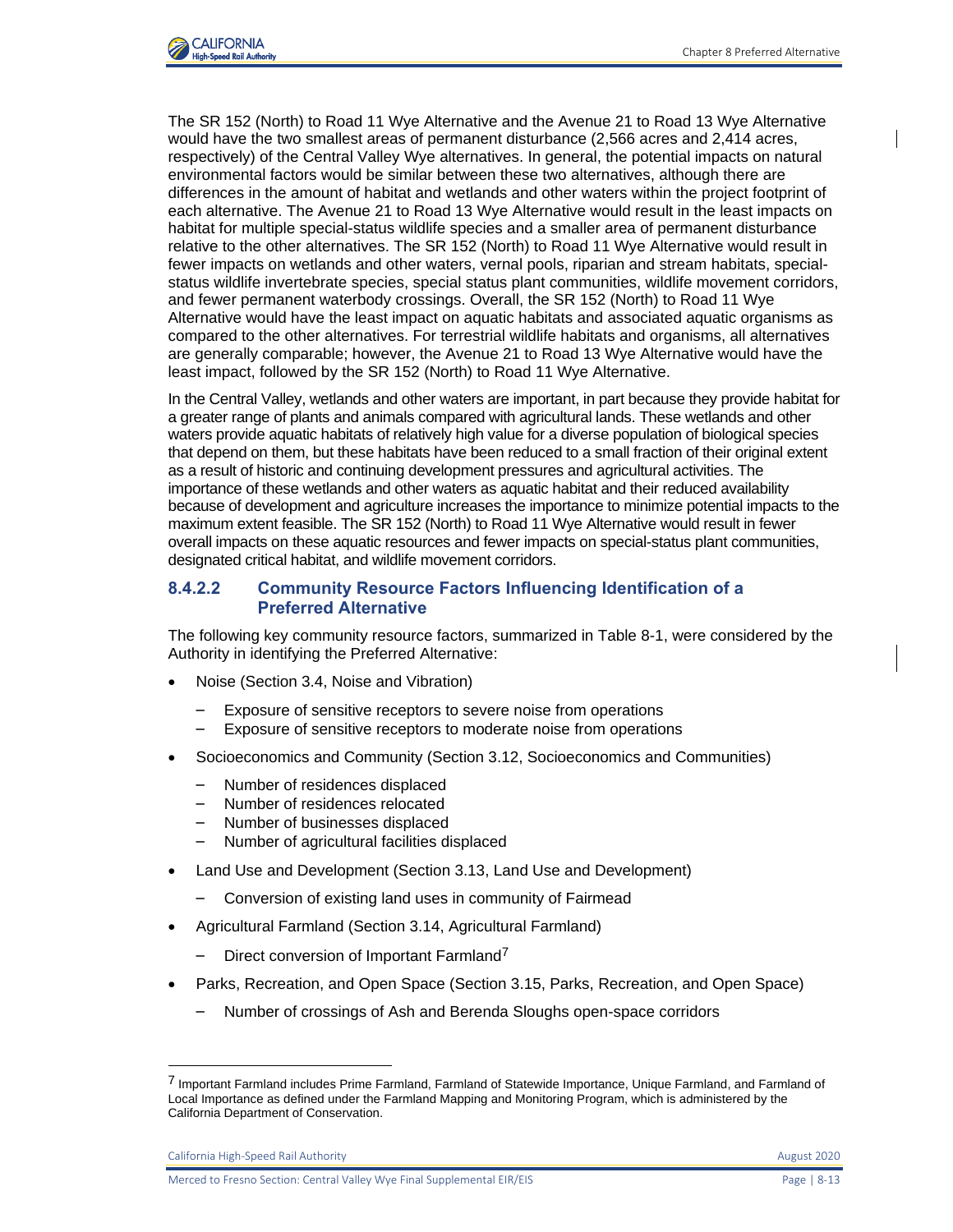

- Aesthetics and Visual Quality (Section 3.16, Aesthetics and Visual Resources)
	- Permanent changes to aesthetic and visual quality in community of Fairmead
- Cultural Resources (Section 3.17, Cultural Resources)
	- Robertson Boulevard Tree Row
- Environmental Justice (Chapter 5, Environmental Justice)
	- Impacts on community cohesion in community of Fairmead

### **Noise**

Operations of all four Central Valley Wye alternatives would increase noise levels above the ambient noise environment and would have moderate to severe noise impacts on residences. None of the alternatives would affect other types of sensitive receptors (e.g., schools, churches, cemeteries). The SR 152 alternatives would pass by more residences along SR 152 and east of SR 99 through Fairmead and would therefore expose a greater number of sensitive receptors to moderate operations noise impacts than the Avenue 21 to Road 13 Wye Alternative. However, the Avenue 21 to Road 13 Wye Alternative would expose the most sensitive receptors (39 severely affected receptors) to severe operations noise impacts compared to the SR 152 alternatives. The SR 152 (North) to Road 11 Wye Alternative would have severe operations noise impacts on more sensitive receptors (35 severely affected receptors) relative to the other SR 152 alternatives but fewer than those that would be affected by the Avenue 21 to Road 13 Wye Alternative (Table 8-1). The reason that more residences would be subject to severe noise impacts under the Avenue 21 to Road 13 Wye Alternative and the SR 152 (North) to Road 11 Wye Alternative than the other two SR 152 alternatives is largely correlated to the number of residential displacements. As described below under Socioeconomics and Communities, the SR 152 (North) to Road 13 Wye Alternative and SR 152 (North) to Road 19 Wye Alternative would result in the displacement of more residences than the SR 152 (North) to Road 11 Wye Alternative and the Avenue 21 to Road 13 Wye Alternative. These displacements would relocate homes away from the HSR alignment, which would subject fewer sensitive receptors to severe noise impacts during operations. Therefore, while the Avenue 21 to Road 13 Wye Alternative and SR 152 (North) to Road 11 Wye Alternative would have operational noise impacts on most singlefamily residences, they would also displace fewer residences than the SR 152 to Road 19 Wye Alternative and SR 152 to Road 13 Wye Alternative.

### **Socioeconomics and Communities**

All of the Central Valley Wye alternatives would displace residences, businesses, and agricultural facilities along the alignments and require relocation of residents. The majority of displaced residential units would occur in unincorporated Madera County, while the greatest variation among alternatives in the number of displacements would occur in Fairmead. Because the Avenue 21 to Road 13 Wye Alternative would pass farther south of Chowchilla and Fairmead than the three SR 152 alternatives, and therefore would cross generally less densely populated areas, it would require the displacement and relocation of the fewest businesses and residents, displace the second fewest residential units, and displace the most agricultural facilities (65 residential units displaced; 213 residents relocated; 1 business displaced; 29 agricultural facilities displaced) (Table 8-1). Of the three SR 152 alternatives, the SR 152 (North) to Road 13 Wye Alternative and SR 152 (North) to Road 19 Wye Alternative would result in the displacement of more residences, businesses, and agricultural facilities than the SR 152 (North) to Road 11 Wye Alternative. The SR 152 (North) to Road 11 Wye Alternative would displace the fewest residential units, displace and relocate the second fewest businesses and residents, and displace the fewest agricultural facilities (62 residential units displaced; 191 residents relocated; 7 business displaced; 16 agricultural facilities displaced) (Table 8-1).

### **Land Use and Development**

Construction activities associated with all four Central Valley Wye alternatives would permanently convert existing land uses to transportation uses. The primary impact on existing land use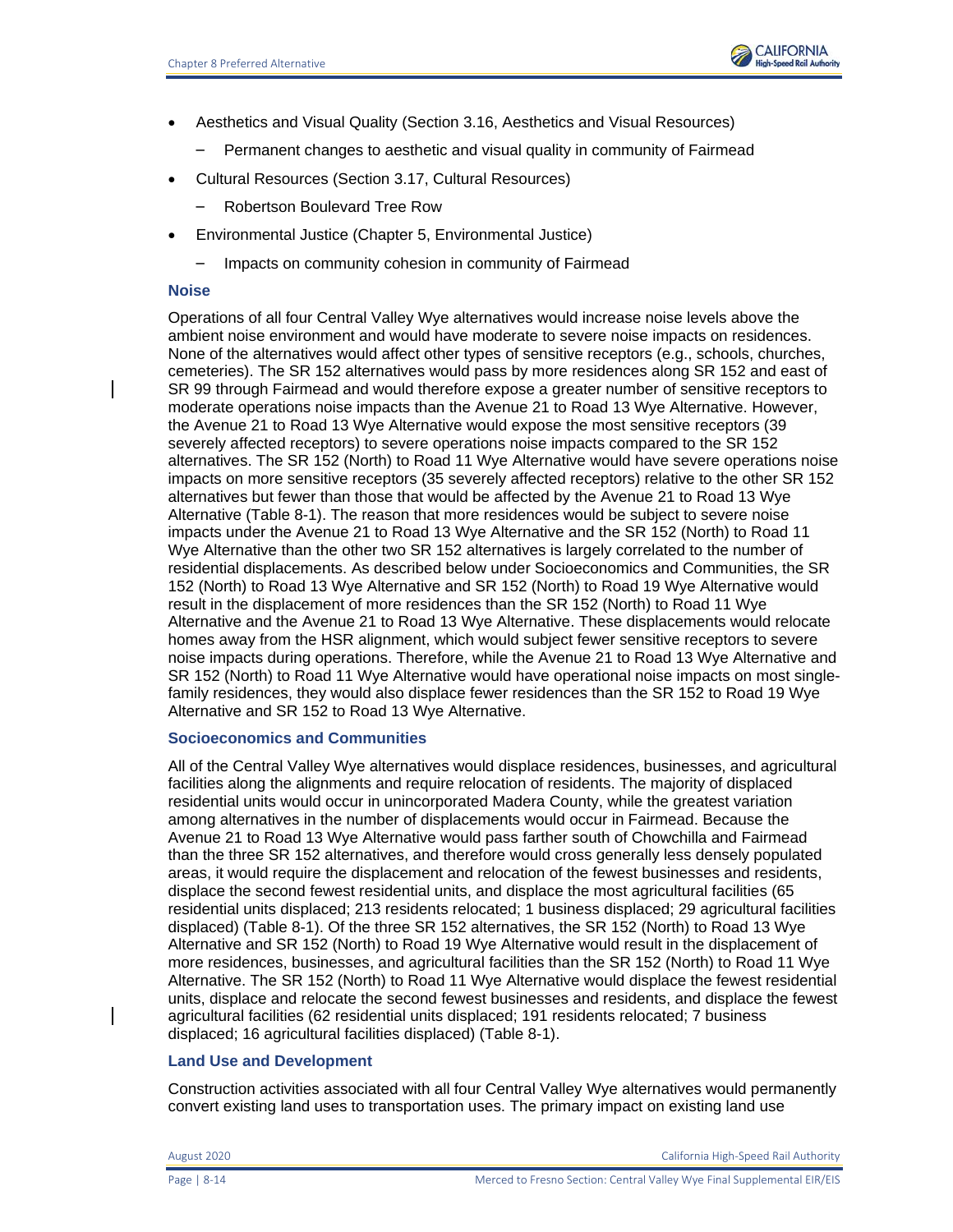patterns would occur within the community of Fairmead, which would be bisected by the SR 152 (North) to Road 13 Wye Alternative, SR 152 (North) to Road 19 Wye Alternative, and SR 152 (North) to Road 11 Wye Alternative. These alternatives would result in the physical conversion of portions of the community of Fairmead to transportation-related uses, potentially resulting in reductions or restrictions in access between the northern and southern portions of the Fairmead community. The alternatives would also convert land identified for future development in the draft *Fairmead Colony Area Plan* (Madera County Planning Department 2012), which could alter current and planned land use changes occurring within the community. The Avenue 21 to Road 13 Wye Alternative would not result in restriction in access, land conversion, or changes in land use patterns in the community of Fairmead.

### **Agricultural Farmland**

Agricultural activities support the livelihoods of many families in the Central Valley and form the foundation of the economy in this area. As shown in Table 8-1, the permanent conversion of Important Farmland to a nonagricultural use would be greatest under the SR 152 (North) to Road 19 Wye Alternative (2,305 acres) and least under the SR 152 (North) to Road 11 Wye Alternative (2,145 acres). The SR 152 (North) to Road 11 Wye Alternative would result in the least impact on Important Farmland in comparison to the other alternatives.

### **Parks, Recreation, and Open Space**

All four Central Valley Wye alternatives would cross two currently undeveloped open-space corridors, Berenda and Ash Sloughs. Planned trail corridors have been proposed for both sloughs in the *City of Chowchilla 2040 General Plan* (City of Chowchilla 2011), the development and use of which could be hindered by the construction of the Central Valley Wye alternatives across the sloughs. These effects would be greatest under the SR 152 (North) to Road 19 Wye Alternative, which would cross Berenda Slough twice and Ash Slough once, followed by the SR 152 (North) to Road 13 Wye Alternative and SR 152 (North) to Road 11 Wye Alternative, which would cross each slough once, and Avenue 21 to Road 13 Wye Alternative, which would cross Ash Slough once and would not cross Berenda Slough (Table 8-1).

#### **Aesthetics and Visual Quality**

The SR 152 (North) to Road 13 Wye Alternative, SR 152 (North) to Road 19 Wye Alternative, and SR 152 (North) to Road 11 Wye Alternative would all pass within 0.25 mile of concentrations of residences in the community of Fairmead. HSR infrastructure associated with these alternatives would introduce permanent changes to the aesthetic and visual quality of existing residential views that would contrast with the rural and agricultural setting (the Fairmead Landscape Unit). Fenced HSR tracks, overhead catenary systems, berms, and embankments rising from the flat landscape, and overcrossings and viaducts for HSR and roadways would block scenic views and degrade visual quality for residential viewers. The Avenue 21 to Road 13 Wye Alternative would cross the southern end of the community of Fairmead and would therefore not affect aesthetics and visual quality in the Fairmead Landscape Unit.

### **Cultural Resources**

All of the Central Valley Wye alternatives would cross Robertson Boulevard and require the permanent alteration of the Robertson Boulevard Tree Row. The removal of palm trees along the tree row would result in an adverse effect under Section 106 of the National Historic Preservation Act and a use under Section 4(f) of the Department of Transportation Act. The greatest impacts would occur under the Avenue 21 to Road 13 Wye Alternative which would disturb approximately 5,590 linear feet of the tree row. In contrast to the Avenue 21 to Road 13 Wye Alternative, which would cross Robertson Boulevard where the tree row is relatively intact, the SR 152 alternatives would cross Robertson Boulevard approximately 1 mile to the north in an area where trees have been removed by previous development projects. As a result, the SR 152 alternatives would result in the disturbance of approximately 1,000 fewer linear feet than the Avenue 21 to Road 13 Wye Alternative. All three of the SR 152 alternatives would cross Robertson Boulevard in approximately the same location but with different configurations. As shown in Table 8-1, the SR 152 (North) to Road 13 Wye Alternative and SR 152 (North) to Road 19 Wye Alternative would

California High-Speed Rail Authority **August 2020 August 2020**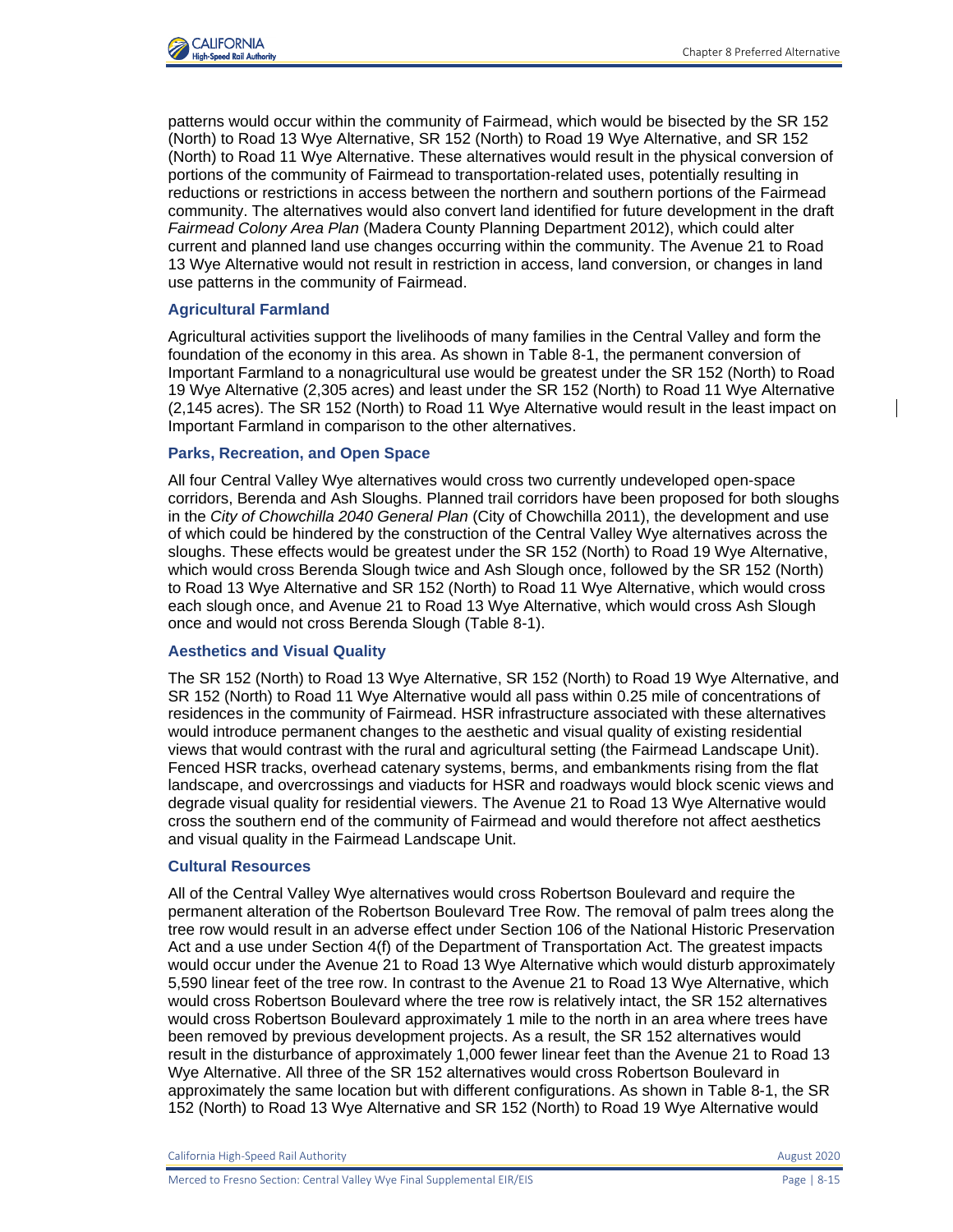

disturb approximately 4,516 and 4,428 linear feet of the tree row, respectively. The alignment of the SR 152 (North) to Road 11 Wye Alternative would require the fewest linear feet of disturbance along Robertson Boulevard, approximately 4,088 linear feet. While all alternatives would result in unavoidable adverse effects on the Robertson Boulevard Tree Row, the SR 152 (North) to Road 11 Wye Alternative would result in the least impacts.

#### **Environmental Justice**

One of the major distinguishing factors among the Central Valley Wye alternatives is the alignment routing relative to Fairmead, a small community in unincorporated Madera County with a high proportion of low-income and minority residents. The Avenue 21 to Road 13 Wye Alternative would pass along the southern edge of Fairmead and would not result in direct or indirect impacts to that community. However, the three SR 152 alternatives would curve through Fairmead, resulting in impacts on community cohesion.

The three SR 152 alternatives would travel through Fairmead on an embankment, introducing a new linear feature that curves through the community. The SR 152 (North) to Road 19 Wye Alternative would result in the greatest impact as its wye legs would extend through Fairmead in the directions of San Jose, Fresno, and Merced. Fairmead would experience impacts, including noise, visual impacts, community cohesion, and residential displacements, which would be mitigated, as they would in other areas along the alignment. The SR 152 alternatives would affect community cohesion because, while some roads would be grade separated and remain open to travel across the HSR system, others would be closed and would therefore impede travel (by car, bike, or on foot) between residences in the northern part of the community and the residences and community facilities (e.g., Fairmead Elementary School) to the south. The introduction of the permanent transportation feature of the HSR system into the rural low-income and minority populations within the community of Fairmead, along with associated noise and visual impacts, impediments to travel between parts of the community, and the number of residential displacements in the community could adversely affect perceptions of quality of life, social relationships, and community character and cohesion within Fairmead.

As described in Chapter 5, the Authority has been conducting extensive outreach with the community of Fairmead to discuss measures that could mitigate impacts beyond the resourcespecific mitigation measures that, for example, would reduce noise, visual impacts, and community division stemming from construction and operations of the Central Valley Wye alternatives. This mitigation was developed with the goal of offsetting the HSR contribution to stressors on the community. As part of mitigation measure EJ-MM#1, Provide a Community Center for the Community of Fairmead, the Authority would provide funding to Madera County to construct a new community center in Fairmead which could serve as a permanent meeting place for community gatherings and events. Through mitigation measure EJ-MM#2, Provide Water and Sewer Service for the Community of Fairmead, the Authority would address the community's lack of sewer and water service, which constrains future development, by providing funding to connect Fairmead to the Chowchilla Waste Water Treatment Plant and water system.

In addition to other mitigation proposed to address the impacts of the SR 152 (North) to Road 11 Wye Alternative, the mitigation measures proposed to address environmental justice impacts to the community of Fairmead would reduce the negative effect of existing stressors in the community, improve the quality of life of Fairmead residents, and remove a constraint to development in Fairmead. These improvements would only be applied with construction and operations of the SR 152 (North) to Road 11 Wye Alternative or the other two SR 152 alternatives. These mitigation measures are not proposed as part of the Avenue 21 to Road 13 Wye Alternative because that alternative would not result in direct or indirect impacts on the community, and therefore the long-term benefit to Fairmead from the ability of these measures to remove obstacles to future growth and fostering community cohesion would also not be realized. With the beneficial effect of the mitigation proposed for the SR 152 (North) to Road 11 Wye Alternative and the other two SR 152 alternatives, there would be no disproportionately high and adverse effects on the community of Fairmead from construction and operations of any of the Central Valley Wye alternatives.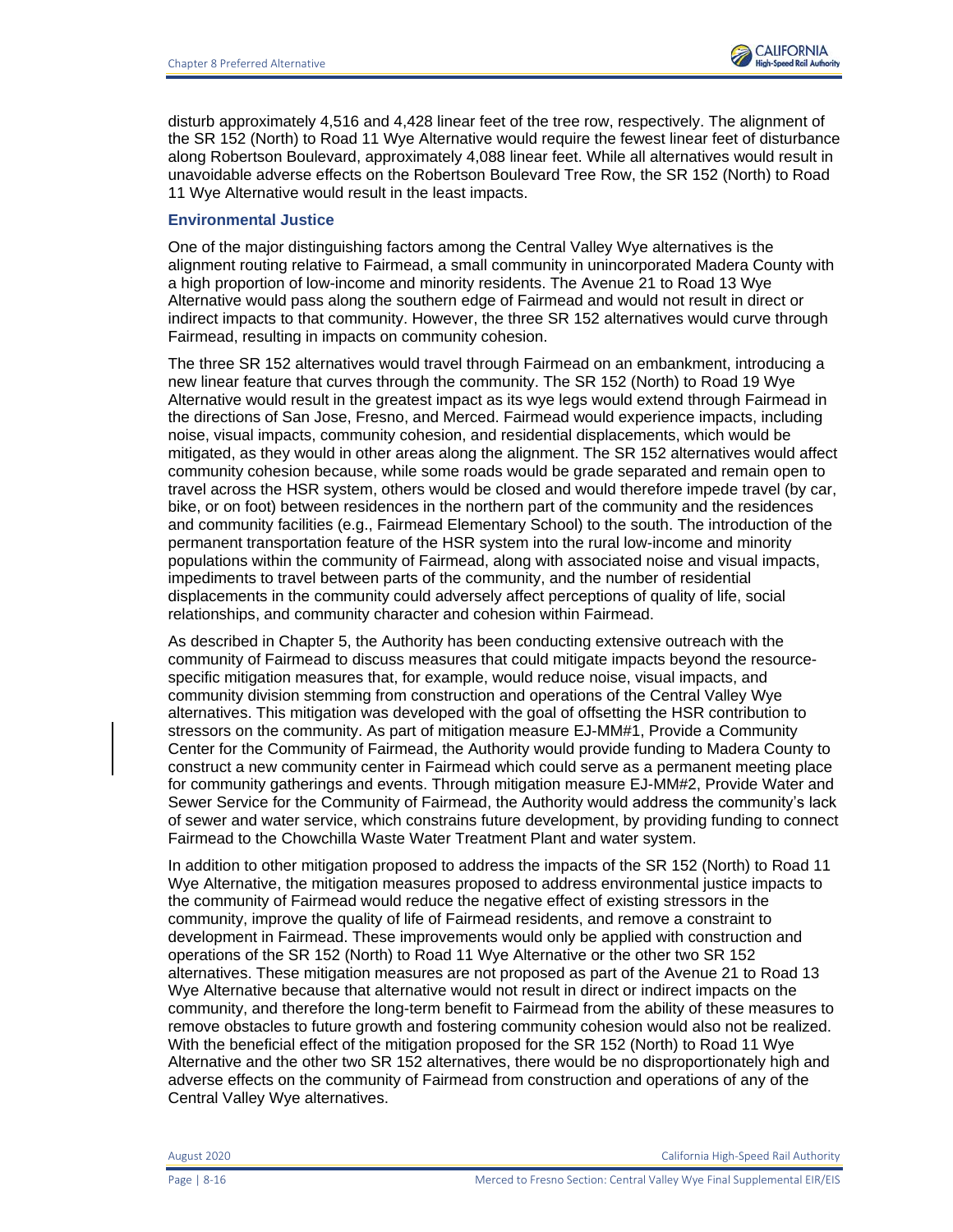

### **8.4.3 Stakeholder Feedback During Alternatives Development Process**

The Authority and FRA engaged extensively with stakeholders on the Central Valley Wye alternatives beginning with scoping in 2009 for the Merced to Fresno Section EIR/EIS and continuing through preparation of the Draft Supplemental EIR/EIS. During that time, hundreds of comments were received indicating a preference for one or more alternatives. These preferences have included requests as varied as locating the alignment closer to existing transportation corridors, locating the alignment farther from the City of Chowchilla, locating it farther from the community of Fairmead, or aligning it to avoid open agricultural land. Some of these preferences conflict with each other and it is not feasible to create an alignment that incorporates all preferences. The following summarizes general feedback received from scoping through preparation of the Draft Supplemental EIR/EIS:

- Agricultural Stakeholders: Prefer alternatives with least impact on agricultural farmland and associated facilities and utilities. Some favor SR 152 (North) to Road 11 Wye Alternative over SR 152 (North) to Road 13 Wye Alternative because of the configuration of current agricultural operations and potential impacts on utilities owned by the Chowchilla Water District along Road 13.
- City of Chowchilla: Generally prefers alternatives that are farther from the city limits.
- Fairmead Community and Friends (a local advocacy group): Avenue 21 to Road 13 Wye Alternative is the route preferred by the majority of the Fairmead community because it would have the least impact on Fairmead. Fairmead provided input for mitigation measures that would reduce impacts on cohesion of this low-income and minority community.
- School districts:
	- Chowchilla High School District: Prefer SR 152 alternatives because of the elimination of grade crossing along SR 152 and less disruption to school bus route zones.
	- Chowchilla Elementary School District: Prefer Avenue 21 to Road 13 Wye Alternative because of the proximity of the SR 152 alternatives to Fairmead elementary school.
	- Alview-Dairyland Union School District: Against Avenue 21 to Road 13 Wye Alternative because it bisects the school district.

On December 8, 2016, the Authority held a public meeting in Chowchilla and presented the information on all four Central Valley Wye alternatives under consideration, as shown in [Table](#page-9-0)  [8-1.](#page-9-0) According to the sign-in sheet, approximately 100 members of the public participated in the open house. Individuals represented businesses, including agricultural enterprises, and entities such as the City of Chowchilla, County of Madera, County of Merced, Madera County Farm Bureau, and Chowchilla Water District. The Authority invited meeting attendees to provide written comments. Of the 13 written comments received from private individuals and 1 dairy farm during this meeting, some expressed support for or opposition to alternatives, as shown in [Table 8-2.](#page-16-0) Chapter 9 provides more details of the meetings held with stakeholders throughout the environmental process, beginning with the development of alternatives and continuing after identification of the Preferred Alternative.

|         | SR 152 (North) to<br>Road 13 Wye | SR 152 (North) to<br>Road 19 Wye | Avenue 21 to Road<br>13 Wye | SR 152 (North) to<br>Road 11 Wye |
|---------|----------------------------------|----------------------------------|-----------------------------|----------------------------------|
| Support | None received                    |                                  | None received               |                                  |
| Oppose  |                                  | None received                    |                             |                                  |

#### <span id="page-16-0"></span>**Table 8-2 Feedback on Alternatives Received during Public Meeting on December 8, 2016**

*Source: Authority, 2018*

California High-Speed Rail Authority **August 2020** 2020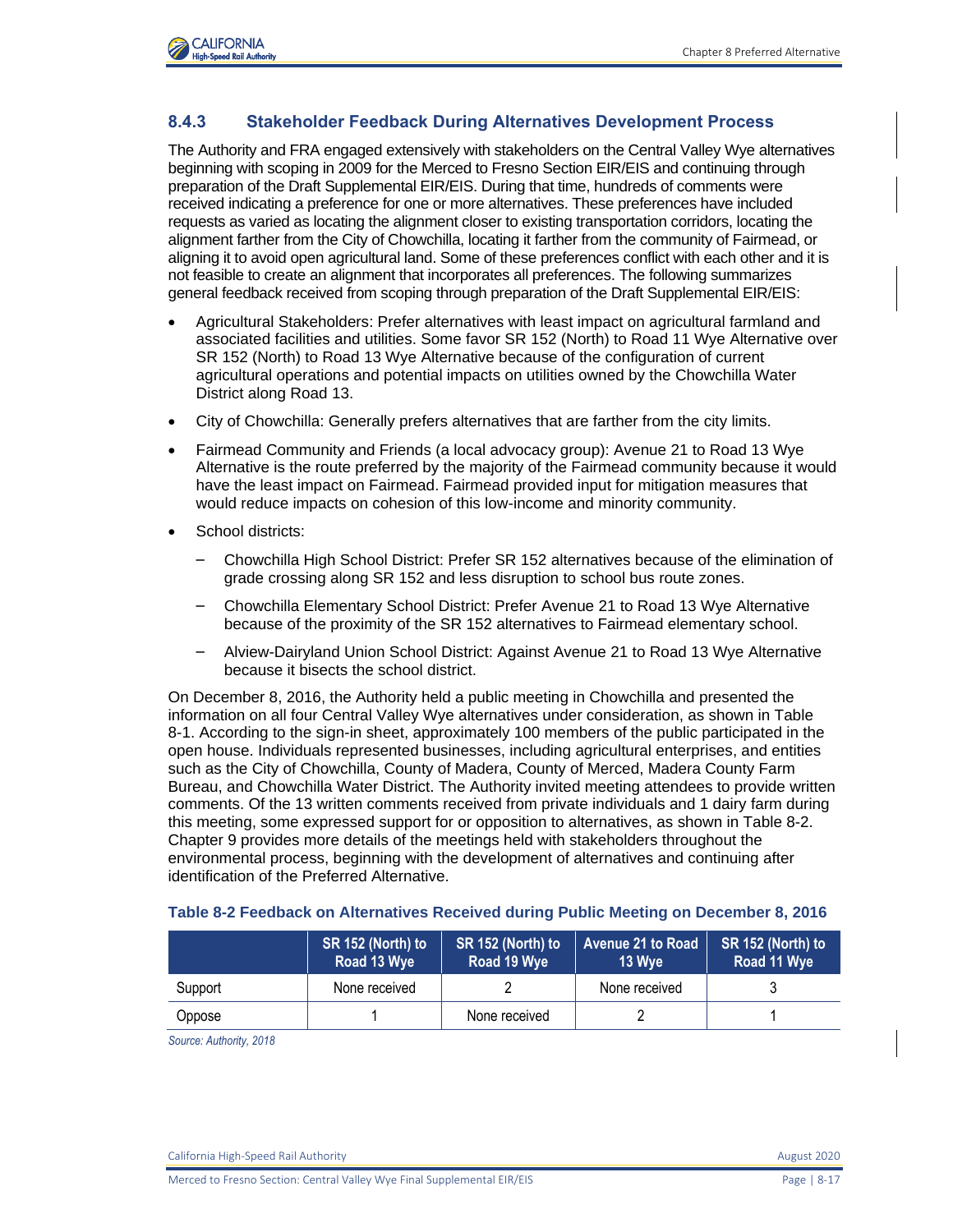## **8.4.4 Preliminary Cost Estimate**

[Table 8-3](#page-17-0) presents the capital cost estimates for each of the Central Valley Wye alternatives. Conceptual cost estimates prepared for the alternatives were developed by using recent bid data from large transportation projects in the western United States and developing specific, bottom-up unit pricing to reflect common HSR elements and construction methods with an adjustment for Central Valley labor and material costs. All material quantities for the Central Valley Wye alternatives are based on a preliminary design. Additional information on the methods for developing these cost estimates and a breakdown by cost category (e.g., track, right-of-way acquisition, professional services) is provided in Chapter 6.

<span id="page-17-0"></span>

|  |  | Table 8-3 Capital Costs of Central Valley Wye Alternatives (2015 U.S. Dollars) |
|--|--|--------------------------------------------------------------------------------|
|  |  |                                                                                |

|               | SR 152 (North) to<br>Road 13 Wye<br><b>Alternative</b> | SR 152 (North) to<br>Road 19 Wye<br><b>Alternative</b> | Avenue 21 to Road<br>13 Wye Alternative | SR 152 (North) to<br>Road 11 Wye<br><b>Alternative</b> |
|---------------|--------------------------------------------------------|--------------------------------------------------------|-----------------------------------------|--------------------------------------------------------|
| Capital Costs | \$3,834,181,000                                        | \$4,208,116,000                                        | \$3,764,704,000                         | \$3,613,068,000                                        |

*Source: Authority and FRA, 2016b*

Capital costs for the alternatives would generally vary based on length of the alignments, number of grade separations, and aerial portions. The alignments are between 51 miles and 55 miles long. All would have grade separations approximately every 2 miles and aerial portions where tracks cross over each other for directional changes associated with a wye. The SR 152 (North) to Road 11 Wye Alternative is estimated to cost approximately \$3.61 billion (in 2015 dollars), which is approximately \$150 million less than capital costs for the other three alternatives, which would range in cost from approximately \$3.76 to \$4.21 billion.

## **8.5 Preferred Alternative**

The SR 152 (North) to Road 11 Wye Alternative is the Preferred Alternative. It presents the best balance of natural environment and community resource impacts in comparison to the other Central Valley Wye alternatives in light of the purpose and need, as described in Section 8.4, Factors Influencing the Identification of the Preferred Alternative. The key considerations in making this determination are:

- The three SR 152 Central Valley Wye alternatives, including the Preferred Alternative, would result in local and regional transportation benefits from improvements to SR 152 that would not occur with the Avenue 21 to Road 13 Wye Alternative. Grade-separating SR 152 would improve traffic flow and reduce the potential for accidents. The proposed roadway improvements are consistent with existing Caltrans plans for SR 152.
- Overall, the Preferred Alternative would result in fewer impacts on key natural environmental factors than the other alternatives. Wetlands and other aquatic habitats provide a relatively high value for a diverse population of biological species and continue to be subject to severe development pressures. The Preferred Alternative would have the least impact on high-value aquatic habitats compared to the other Central Valley Wye alternatives.
- Overall, the Preferred Alternative would result in fewer impacts on community-based resources than the other Central Valley Wye alternatives. Compared to the other two SR 152 alternatives, the Preferred Alternative would result in substantially fewer business and residential displacements and it would convert less Important Farmland than all other Central Valley Wye alternatives.
- One of the primary factors under consideration is the location of the SR 152 alternatives through the community of Fairmead. In coordination with the local community, the Authority identified and developed mitigation aimed at offsetting impacts associated with the Preferred Alternative. This mitigation would provide an opportunity to maintain the quality of life in Fairmead and create local improvements that would not be realized without the HSR project.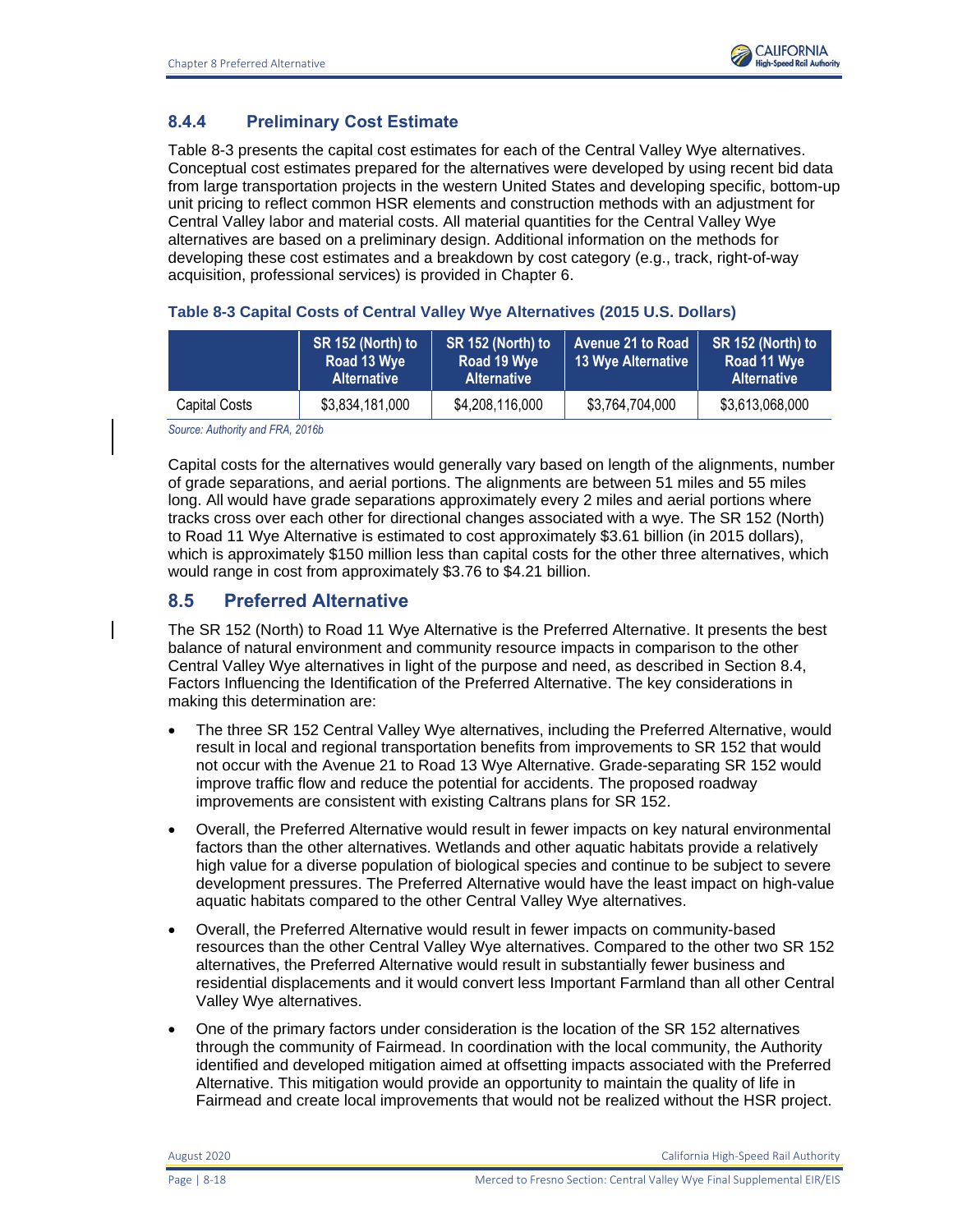

- Extensive stakeholder outreach has not resulted in a clear community preference for a single alternative. Slightly more letters of support were received for the Preferred Alternative.
- The Preferred Alternative is estimated to cost the least to construct, based on preliminary engineering estimates, at least \$150 million less than the estimated costs to construct the other three Central Valley Wye alternatives.

Of the three SR 152 alternatives, the SR 152 (North) to Road 19 Wye Alternative is the longest alternative (55 miles) with the largest area of permanent disturbance and would result in the greatest impacts on the natural environment and community resources. As described in Section 8.4, the SR 152 (North) to Road 19 Wye Alternative would result in greater temporary and permanent adverse impacts on wetlands and other waters, special-status plant habitat, and wildlife movement corridors than the other alternatives. It would also result in greater impacts on community resources, including displacement of larger numbers of residential units and businesses and relocation of more residents than any of the other Central Valley Wye alternatives.

Because of its greater area of permanent disturbance within agricultural areas, the SR 152 (North) to Road 19 Wye Alternative would convert more acreage of Important Farmland to a nonagricultural use, resulting in greater impacts on the agricultural economy of the region. It would cross the Ash and Berenda Slough open-space corridors three times, the most of any of the Central Valley Wye alternatives, potentially limiting the development and use of future recreational trails along the sloughs. The SR 152 (North) to Road 19 Wye Alternative would also disturb approximately 4,428 linear feet of the historic Robertson Boulevard Tree Row, which is 340 more linear feet than would be disturbed under the Preferred Alternative.

The SR 152 (North) to Road 19 Wye Alternative would result in fewer noise impacts on sensitive noise receptors from operation of HSR trains than for the SR 152 (North) to Road 13 Wye Alternative and the Preferred Alternative. This outcome devolves from the fact that the SR 152 (North) to Road 19 Wye Alternative would displace more residential units along its alignment, thereby reducing the number of sensitive receptors (single-family residences) that could be affected by train noise. As with the other SR 152 alternatives, the SR 152 (North) to Road 19 Wye Alternative would bisect Fairmead, resulting in impacts on community cohesion.

The SR 152 (North) to Road 13 Wye Alternative would be marginally longer than the Preferred Alternative (52 miles versus 51 miles) with a slightly larger area of permanent disturbance (2,615 acres versus 2,566 acres). Although the types of impacts are similar, the Preferred Alternative would perform better in almost all the key environmental factors identified in this Final Supplemental EIR/EIS. Because of its larger footprint, the SR 152 (North) to Road 13 Wye Alternative would result in greater temporary and permanent impacts on wetlands and other waters, would disturb more acres of special-status plant habitat, and would affect more wildlife movement corridors than the Preferred Alternative. Similar to the SR 152 (North) to Road 19 Wye Alternative, the SR 152 (North) to Road 13 Wye Alternative would also result in greater impacts on community resources than the Preferred Alternative. The SR 152 (North) to Road 13 Wye Alternative would displace 34 more residential units and 1 more business and relocate 91 more residents. The SR 152 (North) to Road 13 Wye Alternative would convert more acreage of Important Farmland to a nonagricultural use, displace more agricultural facilities, and would disturb approximately 428 more linear feet of the historic Robertson Boulevard Tree Row than the Preferred Alternative. It would cross Ash and Berenda Sloughs, the site of future recreational corridors, twice, the same number as the Preferred Alternative.

Of the key community resource factors compared in [Table 8-1,](#page-9-0) the only factors for which the SR 152 (North) to Road 13 Wye Alternative would result in fewer impacts than the Preferred Alternative is the exposure of sensitive receptors to severe noise from operations. As was described for the SR 152 (North) to Road 19 Wye Alternative, this is because the SR 152 (North) to Road 13 Wye Alternative would displace more homes (i.e., sensitive receptors) along the HSR alignment, which would therefore not be exposed to severe noise impacts from train operation. As with the other SR 152 alternatives, the SR 152 (North) to Road 19 Wye Alternative would bisect Fairmead, resulting in impacts on community cohesion.

California High-Speed Rail Authority **August 2020 August 2020**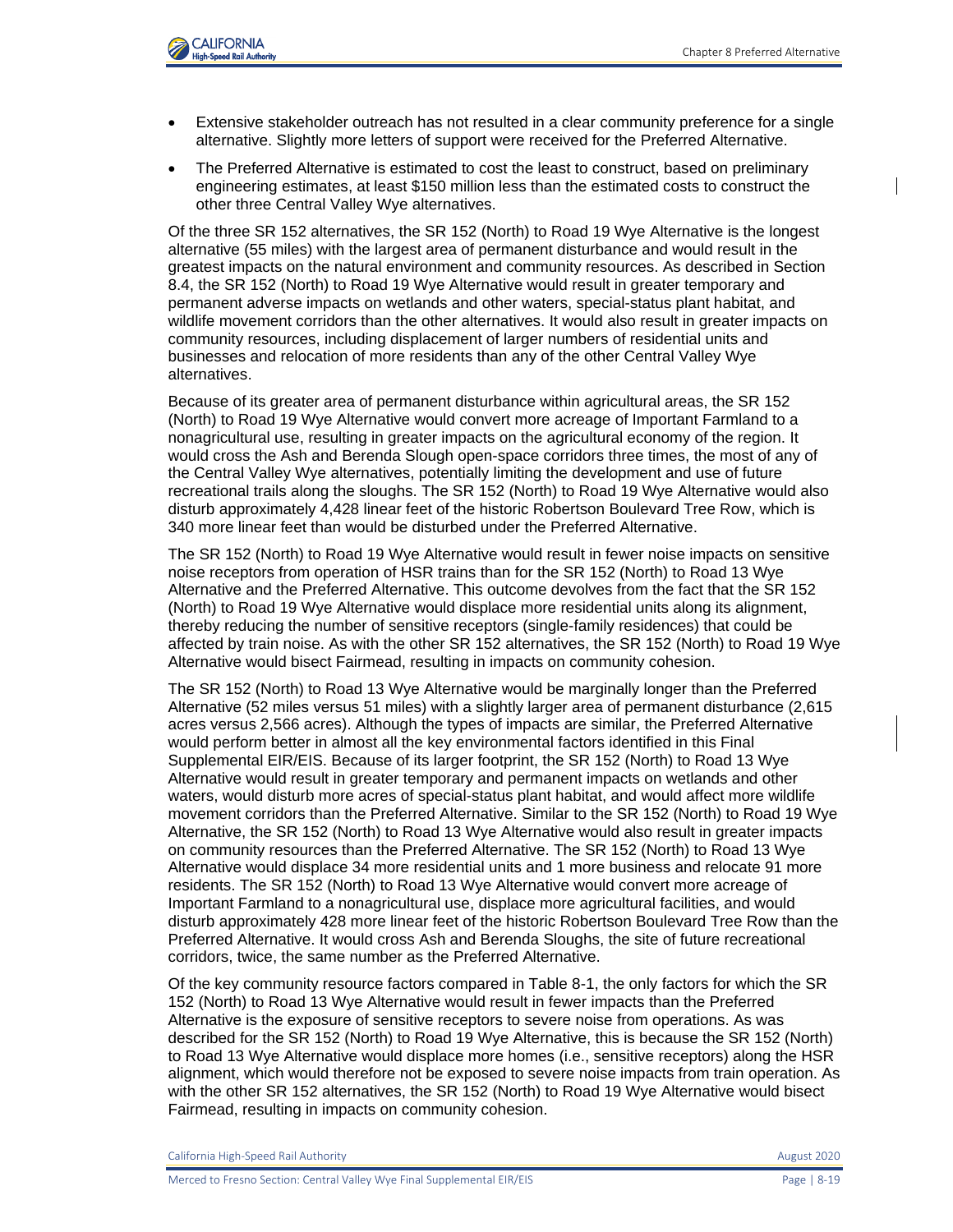

For the reasons described previously, the SR 152 is the preferred east-west corridor for the Central Valley Wye connection, although the Avenue 21 to Road 13 Wye Alternative would present some advantages with respect to environmental resource impacts. The Avenue 21 to Road 13 Wye Alternative would have the smallest area of permanent disturbance of any of the four Central Valley Wye alternatives (2,414 acres) and would result in the fewest impacts on most special-status wildlife species. However, it would also cross more waterbodies than all of the other Central Valley Wye alternatives and result in greater permanent impacts on wetlands and other waters. Along the Avenue 21 corridor more sensitive aquatic habitat could be disturbed by construction of the HSR alignment than along the SR 152 corridor. As described in Section 8.4.2, Key Environmental Considerations, because of the relatively high value of aquatic habitats compared to other terrestrial habitat and the severe ongoing development pressures on these habitats, minimizing the impacts on wetlands and other aquatic habitat is of greater importance.

In regard to key community resource impacts, one of the primary distinctions between the Avenue 21 to Road 13 Wye Alternative and the Preferred Alternative (as well as the other SR 152 alternatives) is the location of the alternatives with respect to the city of Chowchilla and the community of Fairmead. While the Preferred Alternative would pass just to the south of Chowchilla and bisect Fairmead, the Avenue 21 to Road 13 Wye Alternative would traverse a more southerly route that avoids most of the impacts on these communities. While the Avenue 21 to Road 13 Wye Alternative would result in slightly more displacements of residential units than the Preferred Alternative, it would also result in fewer relocations of residents and fewer displaced businesses. The Avenue 21 to Road 13 Wye Alternative would only cross Ash and Berenda Sloughs, the site of future recreational trails, once one less crossing than the Preferred Alternative.

Conversely, because it would pass through a less-developed area, it would convert more acres of Important Farmland to a nonagricultural use and displace more agricultural facilities than the Preferred Alternative. It would also disturb approximately 1,502 more linear feet of the Historic Robertson Boulevard Tree Row than the Preferred Alternative because it would cross the boulevard in a location where few trees have been removed by previous development projects. The Avenue 21 to Road 13 Wye Alternative is the only alternative that would not traverse through Fairmead, a community with a relatively high percentage of low-income and minority individuals. By avoiding Fairmead, it would avoid impacts on community cohesion that could result under the Preferred Alternative.

The Preferred Alternative would pass through the rural low-income and minority populations within the community of Fairmead, introducing a large transportation feature that would displace residents, impede travel between parts of the community, and generate noise and visual effects. These impacts on community cohesion would add to longstanding challenges faced by the community, including the lack of a reliable and centralized water supply system and wastewater treatment system. Under the Preferred Alternative, the Authority has committed to implement mitigation measures (described in Section 5.6.3.1, Construction Impacts and Mitigation) aimed at offsetting the HSR contribution to stressors on the community by providing a community center and making improvements to some of the critical public infrastructure systems needed by the community. These mitigation measures would reduce the impacts of the Preferred Alternative on community cohesion, improve the quality of life of its residents, and remove a constraint to future growth opportunities in Fairmead. The improvements to Fairmead proposed by the Authority as part of these mitigation measures would provide tangible benefits to the community that would not otherwise be realized under the Avenue 21 to Road 13 Wye Alternative.

Based on consideration of the factors discussed in this chapter and this Final Supplemental EIR/EIS, the Authority has determined the Preferred Alternative to be the best choice for the Central Valley Wye and overall HSR system. Of the four Central Valley Wye alternatives, it represents the best balance of adverse and beneficial impacts on the natural environment and community resources and maximizes the transportation and safety benefits of the HSR system.

August 2020 California High-Speed Rail Authority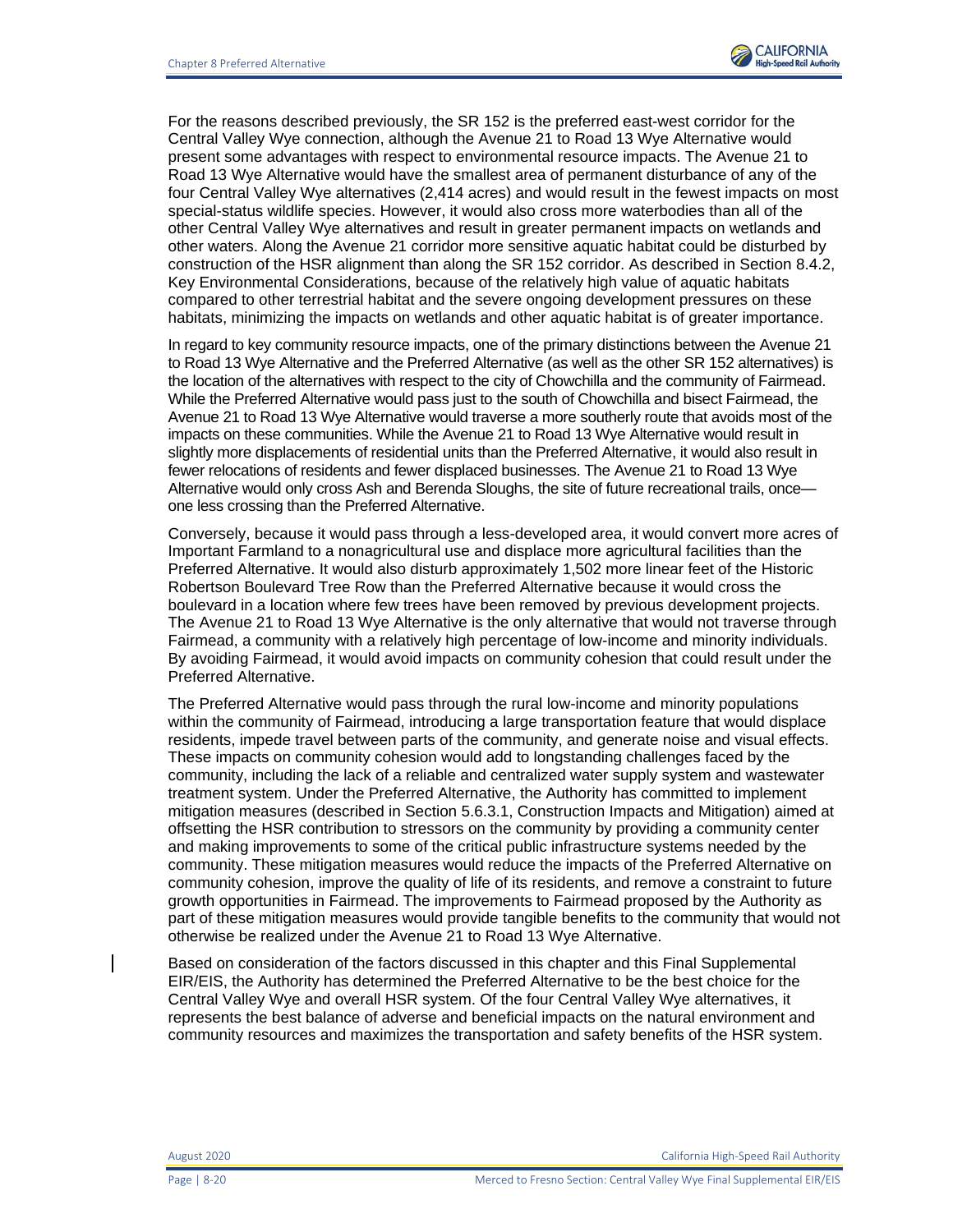

## **8.6 Environmentally Superior Alternative**

The CEQA Guidelines (Section 15126.6(e)(2)) state that if the environmentally superior alternative is the No Project Alternative, then the EIR must also identify an environmentally superior alternative among the other alternatives. For the reasons described in this Final Supplemental EIR/EIS, the environmentally superior alternative is not the No Project Alternative. The HSR alternatives would provide benefits, such as reducing vehicle trips on freeways and reducing regional air pollutants that would not be realized under the No Project Alternative. CEQA does not require a lead agency to select the environmentally superior alternative as its preferred alternative. Nevertheless, the Preferred Alternative is the environmentally superior alternative. Implementing the HSR system would have adverse environmental impacts regardless of which Central Valley Wye alternative is selected, but overall, the Preferred Alternative is identified as the environmentally superior alternative because it best meets environmental regulatory requirements and best minimizes impacts on the natural environment and community resources.

## **8.7 Environmentally Preferable Alternative**

The environmentally preferable alternative is a NEPA term for the alternative that would promote the national environmental policy as expressed in NEPA's Section 101 (42 U.S.C. § 4331). Ordinarily, this means the alternative that causes the least damage to the biological and physical environment; it also means the alternative that best protects, preserves, and enhances historic, cultural, and natural resources. As required by the regulations implementing NEPA and the NEPA Assignment Memorandum of Understanding (FRA and State of California 2019), the Authority will identify the environmentally preferable alternative in its ROD for the Merced to Fresno Section: Central Valley Wye.

## **8.8 Least Environmentally Damaging Practicable Alternative**

The Authority and FRA have worked closely with federal, state, and regional agencies to meet regulatory requirements by refining the Central Valley Wye alternatives to avoid and minimize impacts and, where necessary, to reach agreement on mitigation measures for impacts that cannot be avoided. The Authority and FRA entered into a NEPA/Section 404/408 Integration Process Memorandum of Understanding with the USEPA and USACE (FRA et al. 2010). This Memorandum of Understanding outlines three major checkpoints in the submittal of technical data and studies by the Authority and FRA to USEPA and USACE for review and consideration before issuing a formal written agency response.

The first of these submittals is Checkpoint A, which involves preparing a project purpose statement pursuant to NEPA. The USEPA concurred on the Merced to Fresno Section purpose and need on January 20, 2011, and the USACE concurred on February 2, 2011, to satisfy Checkpoint A. The second submittal is Checkpoint B, which is required to screen and reduce the potential alternatives to an appropriate range of "reasonable" and potentially "practicable" alternatives using the best available information. On June 14 and June 24, 2011, the USEPA and USACE, respectively, provided letters of concurrence on the range of alternatives that the Authority and FRA proposed to carry through the EIR/EIS. A supplemental Checkpoint B Summary Report in support of the Merced to Fresno Section Central Valley Wye alternatives was submitted in September 2013, and three addenda to this report were submitted in May 2014, August 2014, and October 2016. In August and September 2014, respectively, the USEPA and USACE concurred with the Authority and FRA on the alternatives to be evaluated in a supplemental document: SR 152 (North) to Road 13 Wye Alternative, SR 152 (North) to Road 19 Wye Alternative, and Avenue 21 to Road 13 Wye Alternative. In December 2016, the USEPA and USACE concurred on the decision to carry forward the SR 152 (North) to Road 11 Wye Alternative as well.

Finally, Checkpoint C consists of, among other things, a Section 404(b)(1) alternatives analysis, which provides the basis for determining the preliminary least environmentally damaging practicable alternative (LEDPA). The Authority and FRA submitted the Merced to Fresno Section Revised Checkpoint C Summary Report materials to the USEPA and USACE on February 22, 2012, and received concurrence on March 23 and March 26, 2012, from the USEPA and USACE,

California High-Speed Rail Authority **August 2020 August 2020**